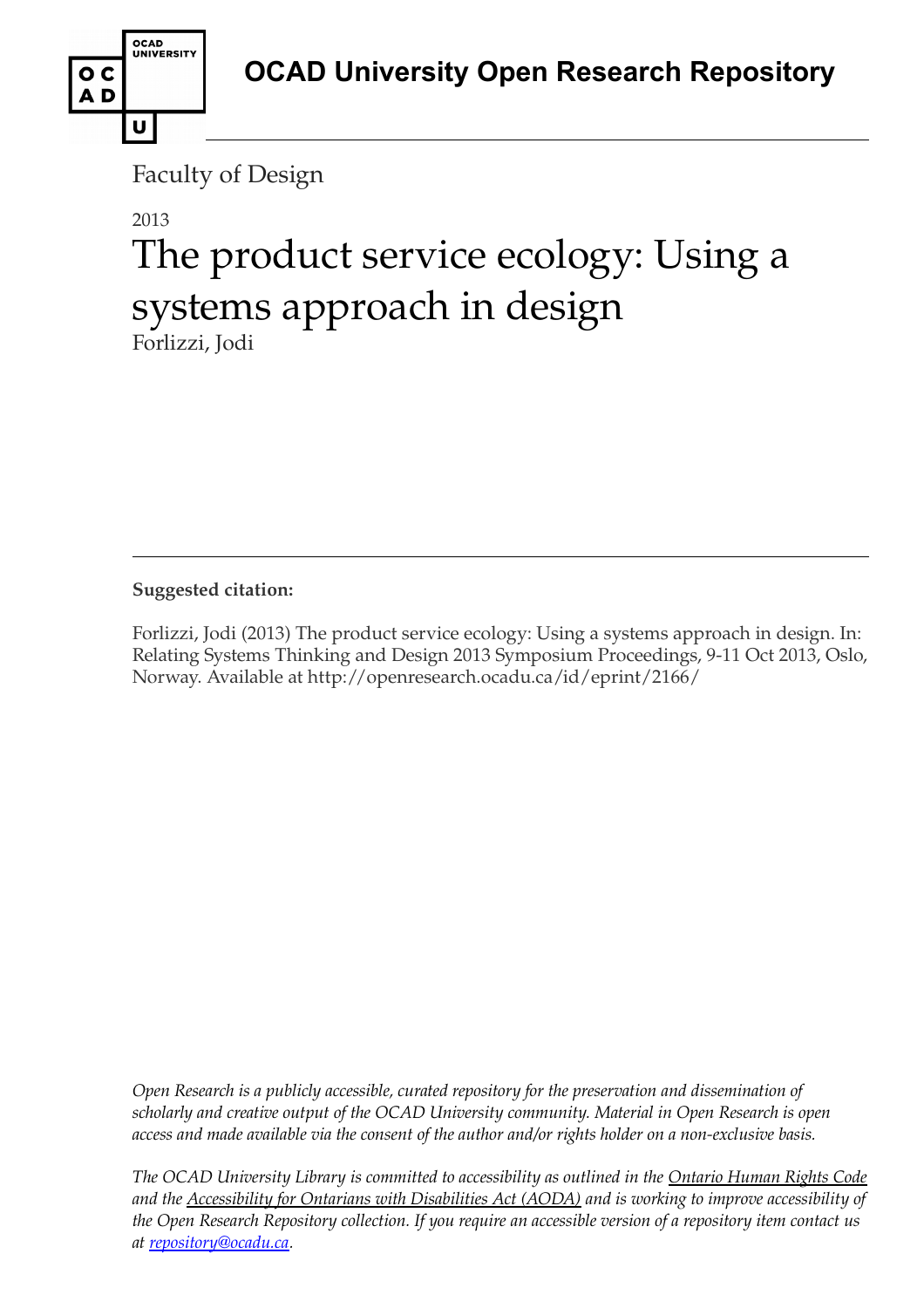# The Product Service Ecology: Using a Systems Approach in Design Jody Forlizzi

The expansive growth of technology, rapid changes in the world, and resulting social outcomes are becoming the domain of designers. These problems and their solutions are exceedingly complex; deriving the optimal solution is extremely difficult. According to Ezio Manzini, any attempt to solve these problems requires a shift from a product to a service economy, a systemic approach that serves a social economy and obliges social innovation to uncover the optimal solution [Manzini, 2011]. These design solutions must aggregate different stakeholders, actors, resources, materials, and users to identify a problematic situation and develop an actionable solution, and requires reasoning and judgment in deciding how to proceed.

Manzini maintains we can't design complexity, or even neatly predict it. Creating an optimal solution for a wicked problem, even as an informed designer, is nearly impossible. How can designers meet these demands?

In this paper, I propose that we can design conditions for systems that improve the world and impact human behavior in a positive way. I argue that we can do this by using a systems framing in three acts: moving from *problem solving* to *problem seeking*, from *sketching* to *modeling and abstracting relationships*, and from *prototyping solutions* to *understanding how potential solutions will perturb the system*.

To do so, I propose using a framework called the Product Service Ecology, which allows designers to look at a situation holistically, understanding a system and its part-whole relationships. The framework allows designers to access knowledge from other disciplines in creating a solution, either from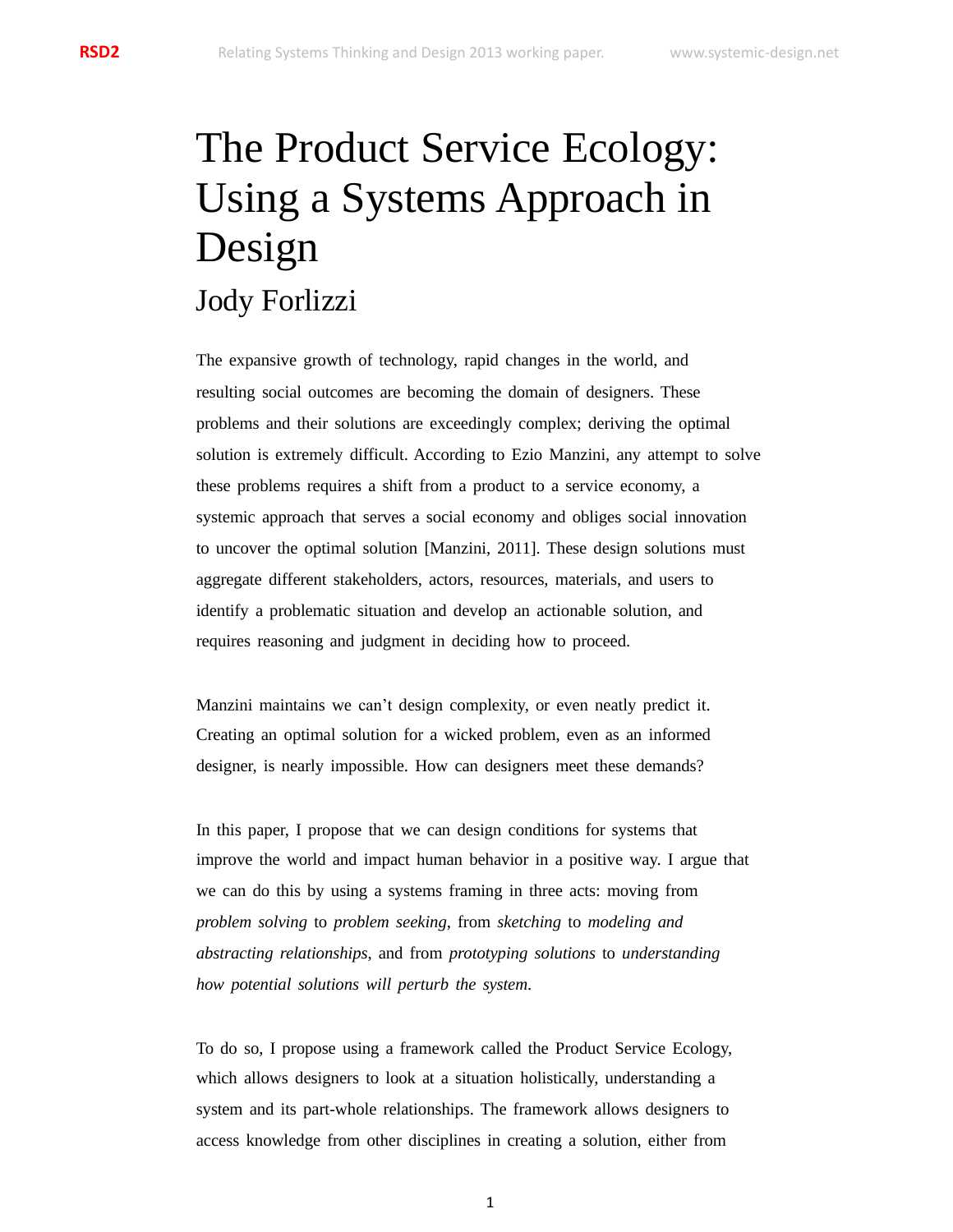domain experts, literature search, or other research methods. It allows

designers to understand the role of people within the system, whether they are consumers, clients, or other stakeholders. The framework allows a solution to unfold first as a set of descriptive statements that are used to guide the solution generation process. Potential solutions are then tested through prototypes to understand how they perturb the system. To create these prototypes, designers leverage existing methods from product, service, and interaction design that they are already familiar with.

Using this approach, the designer or design team can weigh the benefits and costs of a design intervention on a situation that has been deemed problematic, assess the potential effects to other parts of the system, and feel confident that the proposed solution is the "ultimate particular" [Nelson and Stolterman, 2012] — the optimal one for a particular problematic situation. The final solution takes the form of a meta-design, a plan for rectifying a problematic situation. It creates the resources for a solution to unfold within the system and a means for understanding the benefits and potential drawbacks for what will be designed.

When using the Product Service Ecology as an approach, there are two critical constructs that influence how it is used. The first is the construct of serving [Remen, 2003]. Sometimes, we approach problems with the notion that we are going to help someone or fix something. Helping incurs debt, and implies that we are above the person we are helping, that we have more importance or dominance. Fixing implies that something is broken and needs to be repaired. Serving eliminates the perceived hierarchy of the aforementioned constructs.

The second is that the designer is internal to the system under scrutiny, not an outsider who has little understanding about what an improved future state might be [Checkland, 2000]. In this view, the system includes the interaction of all who are affected by it and play a role in the co-construction of new artifacts, environments, services, and sub-systems into the existing system and in creating and communicating a preferred future state.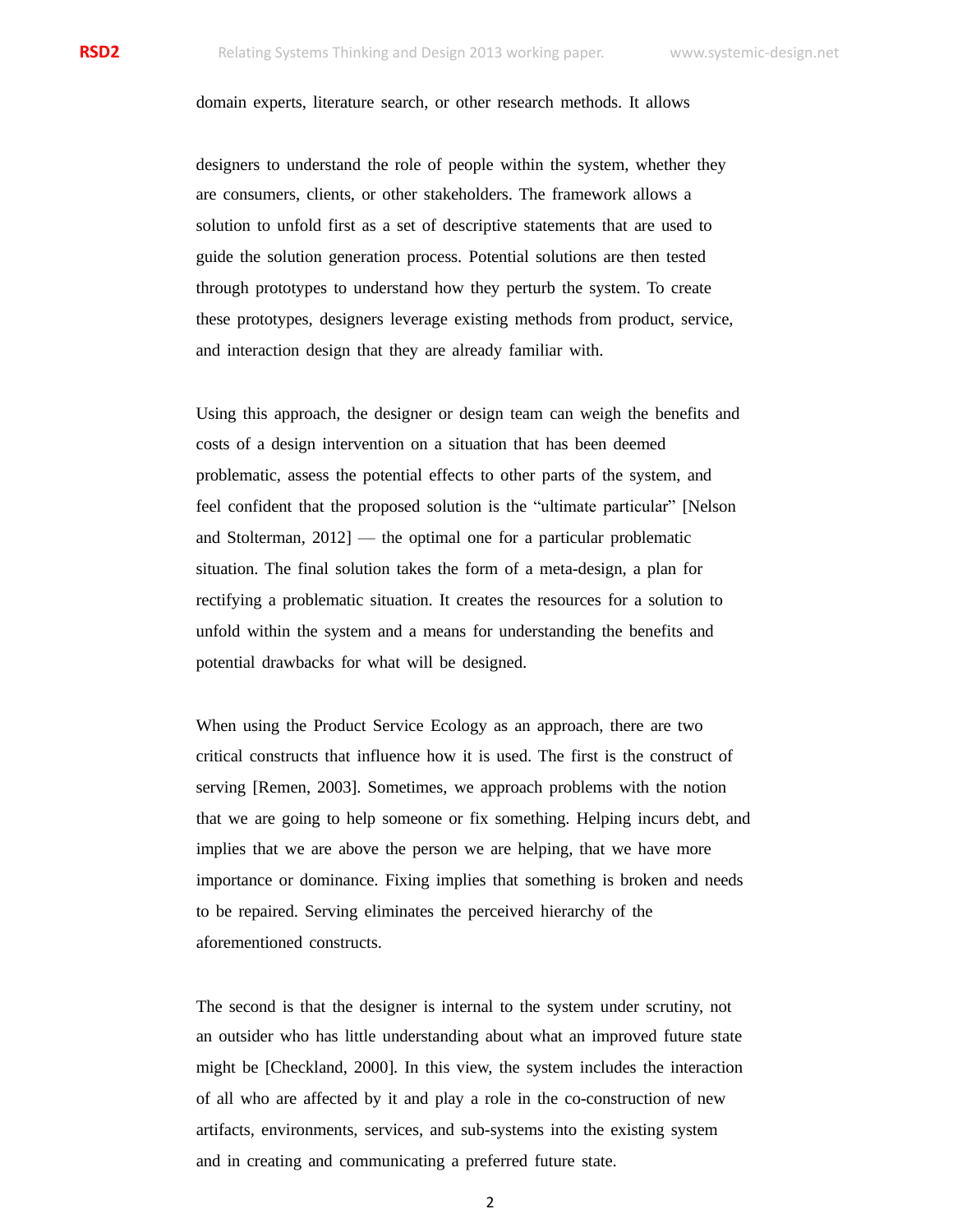Additionally, when the designer is internal to the system, empathic and ethical imperatives exist for the designer to make the best possible judgments to resolve the problematic situation. Designers and design teams can ensure the ethical and purposeful quality of their designs by asking questions such as what is (the current situation); what ought to be (the ethical imperative for the situation); what might be (a set of all possible properties of the system to meet this imperative); and what will be (the set of properties that will be found in the final design of the solution that is deemed best for the situation). These statements can be used to achieve consensus from all of the stakeholders surrounding a system throughout the design process, insuring the co-creation of value in developing and implementing a solution.

In the next section, the Product Service Ecology is briefly introduced. It is first used in a descriptive way to understand the system under study; next, it is used in a generative way to understand how to design a new and improved future state. A case study is presented to exemplify how the system can be used.

# **The Product Service Ecology**

The Product Service Ecology is an ecological system, inspired by social ecology theory, which takes a systems approach to describe and understand the dynamic relationships between people, products, social activities, and the context that surrounds a system [Forlizzi, 2008]. In the Product Service Ecology, the system of products and services is the central unit of analysis. The functional, aesthetic, emotional, symbolic, emotional and social dimensions of the products and services within the system, combined with other units of analysis in the ecology, help describe how social behavior evolves within the system. These include the relationships among products and services within and external to the system; the services that tie the products together; the people who use the system, and their attitudes, disposition, roles, and relationships; the physical structure, norms and

routines of the places where behavior unfolds; and the social and cultural contexts of the people who use the product and even the people who make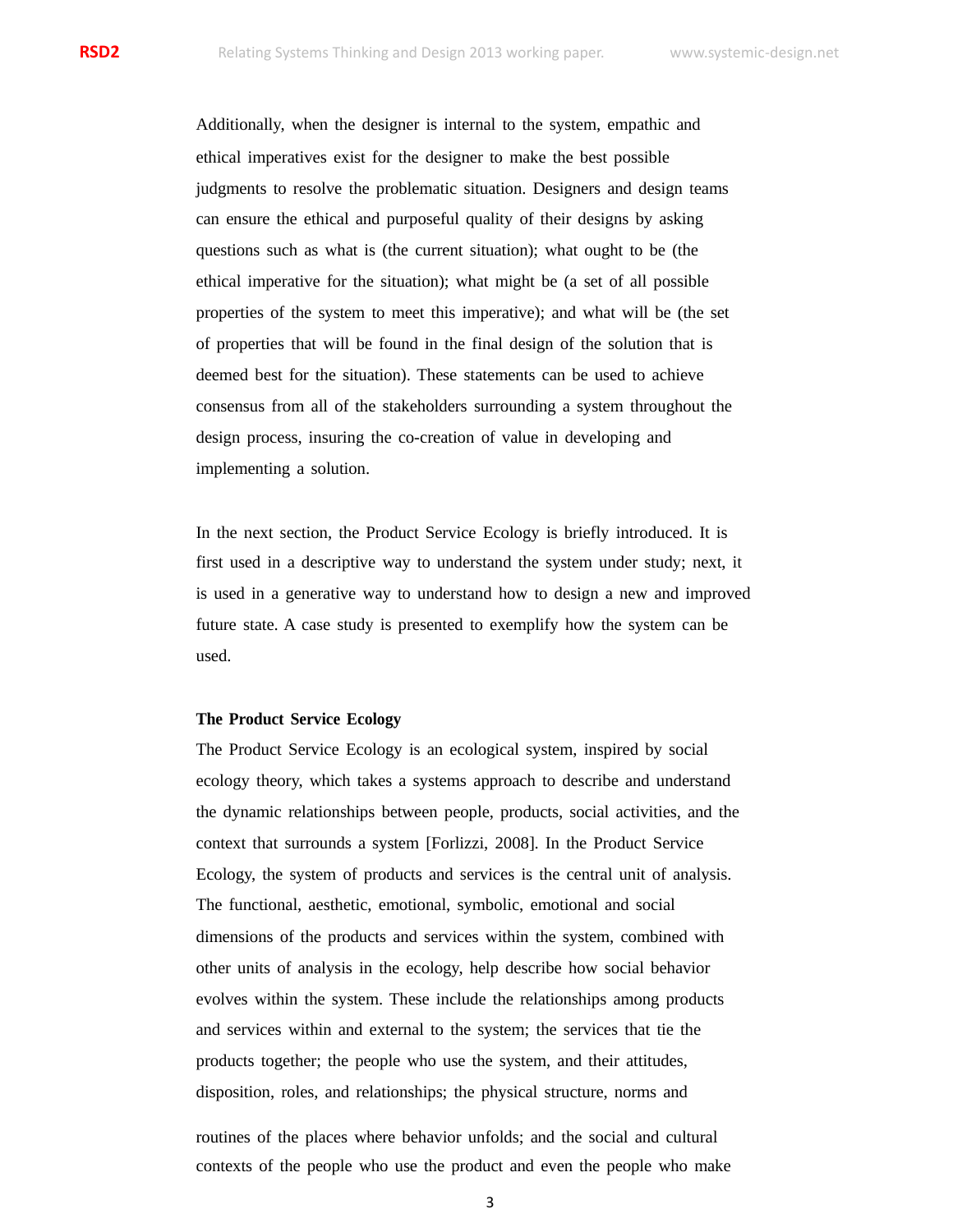# the product (Figure 1).



virtual or bounded environment

Figure 1. A schematic diagram of a Product Service Ecology, showing products, people, the built and social environment, and the social and cultural context of use surrounding a product.

The Product Service Ecology allows designers and researchers to evolve a rich picture of a system of products and services. It can be used to focus on small details such as individual product features, or broader issues such as the social and informational context surrounding a system. It allows for the notion of context, which originates from both social and technical perspectives, to be rectified into a unified view, with the goal of improving the world through what is designed.

# **Using the Product Service Ecology to Represent a Situation**

To represent a complex system, designers need to rely on visual thinking and visualization processes to communicate the complexity of a system in a salient way. One approach that has been developed is GIGA-mapping, a technique for mapping out factors and relationships across multiple layers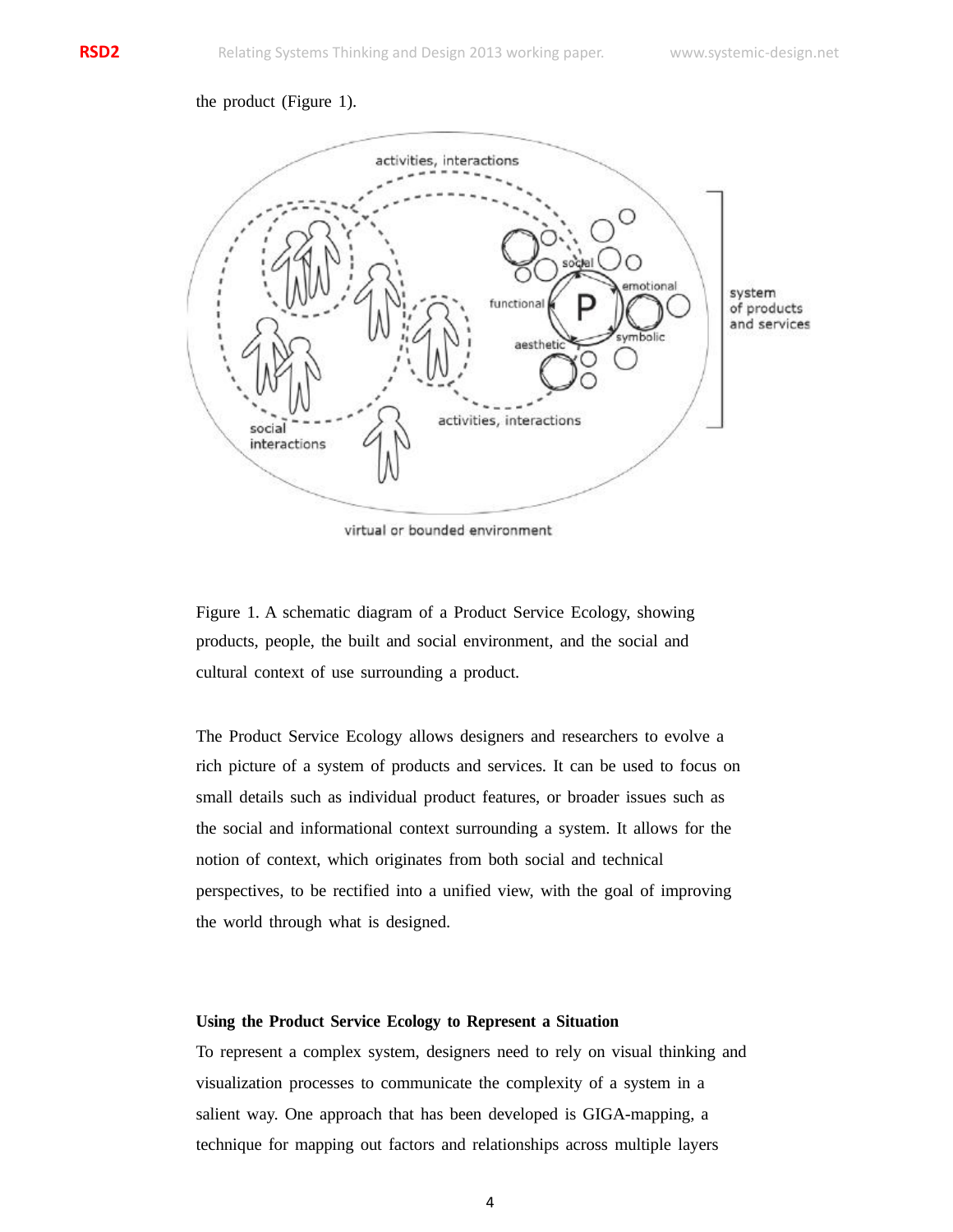and at multiple scales [Sevaldson, 2011]. The GIGA-map is comprised of a number of individual models and representations of a system and component parts. These include mind maps, causal loop diagrams, information visualizations, diagrams and models, collages, user journeys, and service blueprints. Mind maps are used to visually organize related information, such as a category and sub-categories. Causal loop diagrams use nodes and values to visualize the interrelationships between two factors in a system. Information visualizations abstract information to reinforce key ideas and the cognitive processes that facilitate data processing. Diagrams and models also abstract information to make meaning, but are designed so as to convey a judgment about the most important aspect of a system. Collages are collections of images that are often used to convey emotion or to suggest a set of inspirational values for a design team. An experience journey maps out the experience of one stakeholder through a service transaction, focusing on the positive and negative emotional aspects of the experience, as well as potential service breakdowns. A service blueprint, borrowed from operations research and marketing, maps out the processes and resources that are used to enact a service [Bitner et al, 2007; Shostack, 1982]. Collectively, these diagrams serve as both a sketching tool in the design development phase and a guide for service enactment in the operation phase. A service blueprint is well suited for representing the stakeholders in the design, the service touchpoints, and the linear flow of service components such as interactions with people and products.

By mixing representations, designers can increase the clarity of their work and communicate what the relationships are between aspects of the system and if any gaps or any salient areas should be examined for redesign.

## **Using the Product Service Ecology to design**

The Product Service Ecology can be used to design new systems of artifacts, products, services, and other systems. It can also be used to integrate the perspectives and knowledge of other disciplines. It unfolds in a four-part iterative process, inspired by Nelson's framework for social systems assessment: synthesis, analysis, redesign, and communication (Figure 2) [Nelson, 2003]. When resolving a problematic situation, a designer or design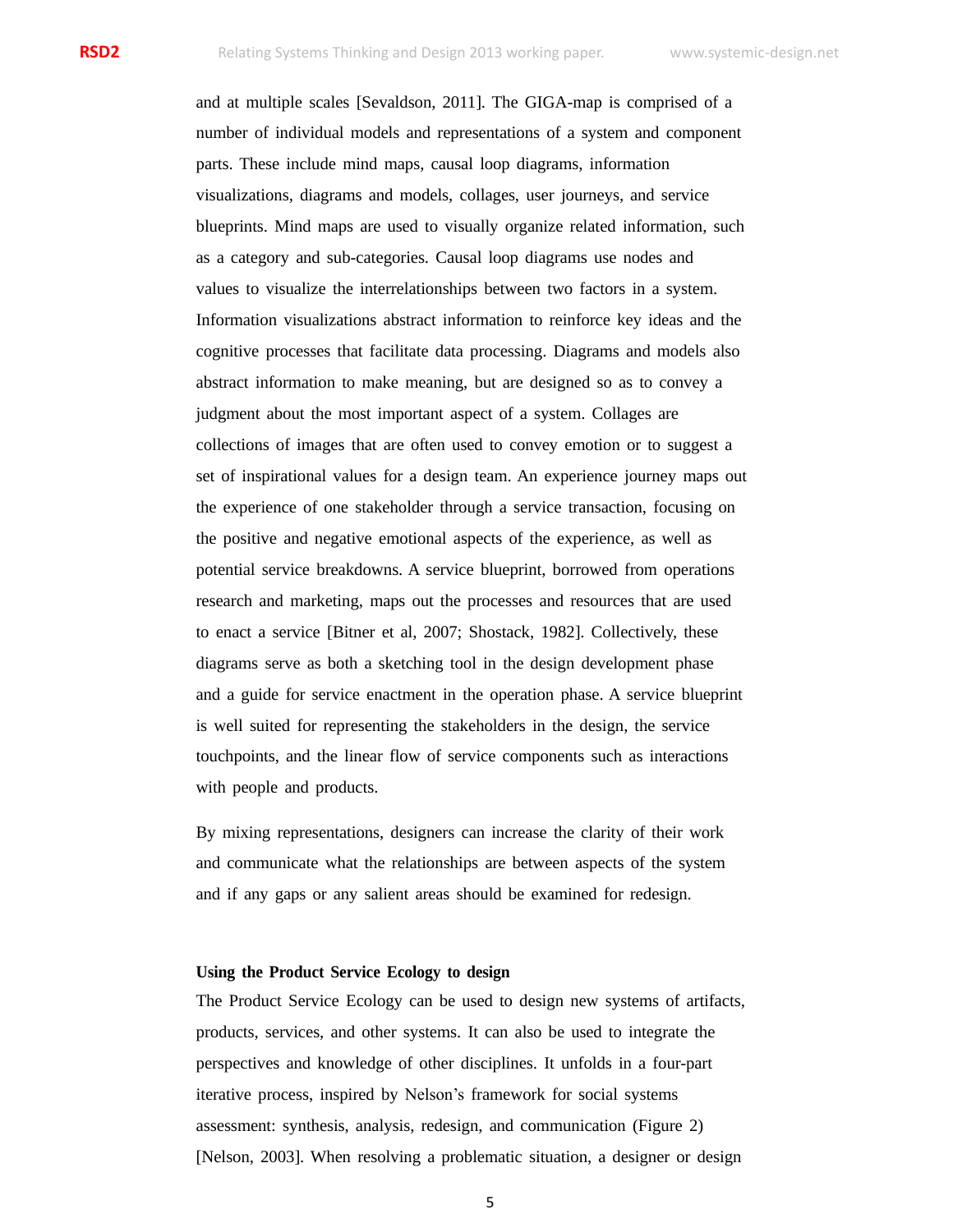team moves from step to step, but the steps are iterative and not neatly

demarcated over time or as a process.



Figure 2. A schematic showing how the Product Service Ecology is used to design.

The first step in using the Product Service Ecology is to *synthesize* the ecological system under study. The designer, or design team, work to understand the system holistically and how it situates among other systems.

The systems *analysis* phase incorporates the understanding gained from the synthesis phase to reveal the structure of the ecological system. This is not to analyze component parts, but rather to understand the organization and framing of the system. The designer's perspective plays a critical role in

understanding the current structure, as well as describing a proposed structure and organization for a redesigned system.

In the systems *redesign* phase, plans and solutions take shape for putting a new and improved ecological system into place.

In the systems *communication* phase, the future is communicated to other stakeholders. The future ecological system can be represented using models, diagrams, experience maps, scenarios, and even prototypes or enactments.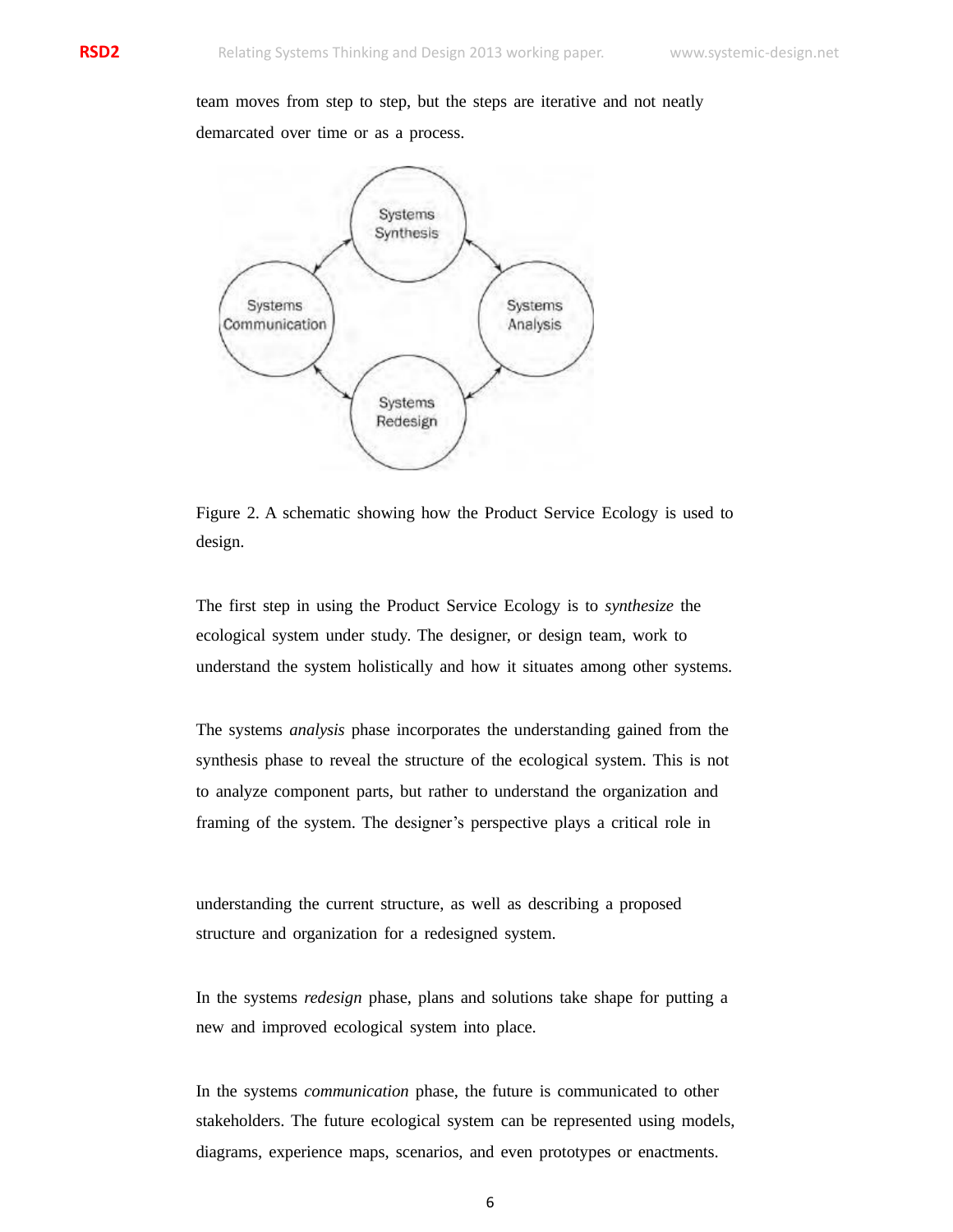## **Product Service Ecology synthesis**

The first step in using product ecology is to *synthesize* the ecological system under study. In this stage, the designer or design team attempts to understand the system holistically [Nelson, 2003]. They may move from an initial problem statement to their own view of the system, seeking problematic situations instead of assuming the right ones to solve are evident. During synthesis, the system is interpreted factually and logically with the goal of understanding as much as possible. Various systems approaches and knowledge and research findings from other disciplines may be incorporated to further this purpose.

As a first step, each person involved with the systems redesign can start by mapping out what is known and what is assumed. Reconciling representations is useful to reveal any biases or perceptions that may play a role in the design team. The process of GIGA-mapping, creating multilayered visualizations to help understand structure and complexity, is useful during the synthesis phase [Sevaldson, 2011]. These representations happen at varying levels of scale. Using a GIGA-map, designers can map the structure of a system and delineating the process through which something unfolds. It is common to work with imprecision or without understanding everything at first. True systems thinking works from documenting as much

as is known at first and then developing thinking that further informs the understanding of the system.

A more formal process for creating a shared understanding of a system is Contextual Design. In the field of HCI, Contextual Design was a formative step towards a systemic approach to understanding people and the context around a design situation [Holtzblatt and Beyer, 2002]. Contextual Design took form in the mid-1980s when industry was looking for ways to make better products. As a practice, usability was fairly well established, but could not significantly impact the structure or design of a product because it happened after a product had been designed. Contextual Design, a set of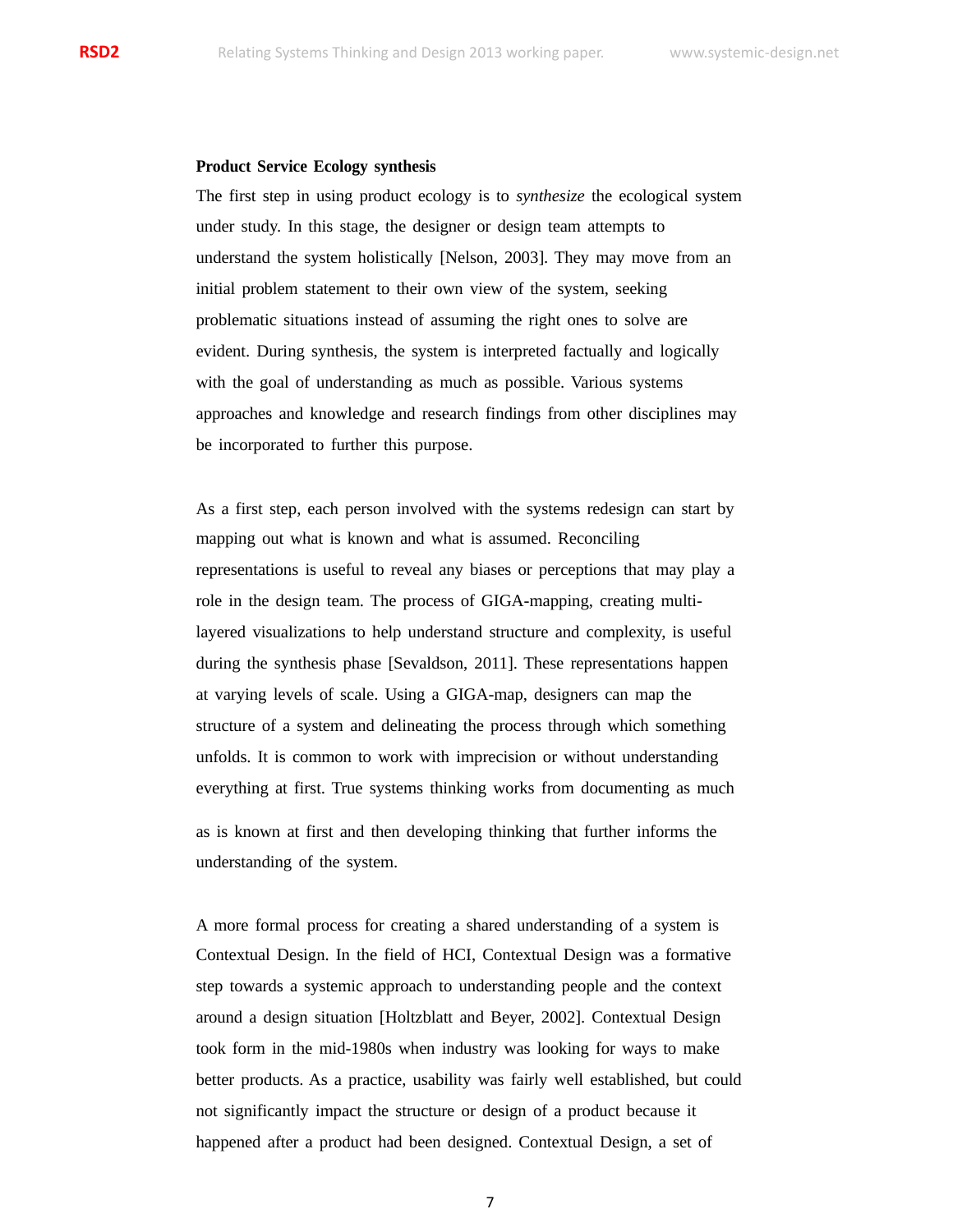practices for going into the field to see how the work practice unfolds, emerged in response to this need. The first part of this process, a Contextual Inquiry, takes place a designer or design team spends an hour or two with a stakeholder in the context of his home or work. Observations and interviews are conducted. A detailed analysis of the data is performed and a series of models are created to understand different aspects of the system under study.

Next, based on the knowledge that has been generated from mapping and modeling exercises, system designers can begin to map out research themes, understanding where knowledge can be drawn from other fields. A literature review must be performed that situates the work and demonstrates how a particular system framing can be taken into consideration.

It is also critical to think about the stakeholders within the system during the systems synthesis phase. Here, a more philosophic approach that considers the role of people within the system under scrutiny can be needed. For example, the Participatory Design movement had a goal of improving the relationship between technology and people. Participatory Design was founded by the Scandinavian Collective Resources group, which created a process for inserting workers into processes for the design and management of their own workplaces. The process was iteratively tested through the

DEMOS, FLORENCE, and UTOPIA PROJECTS [Ehn, 1991; Spinuzzi, 2002]. The core values of Participatory Design include improving the work conditions of individuals and groups, valuing and retaining human skills in the workplace rather than deskilling, and fostering and extending democracy in the workplace. Valuing all stakeholders and their goals and actions is critical for during the synthesis phase.

Additionally, as much information as possible must be collected about the social and cultural contexts of the stakeholders within the system. Here, in addition to user-centered research methods, the designer may rely on theories of human behavior, information from cognitive, social, and organizational psychology, and other relevant fields.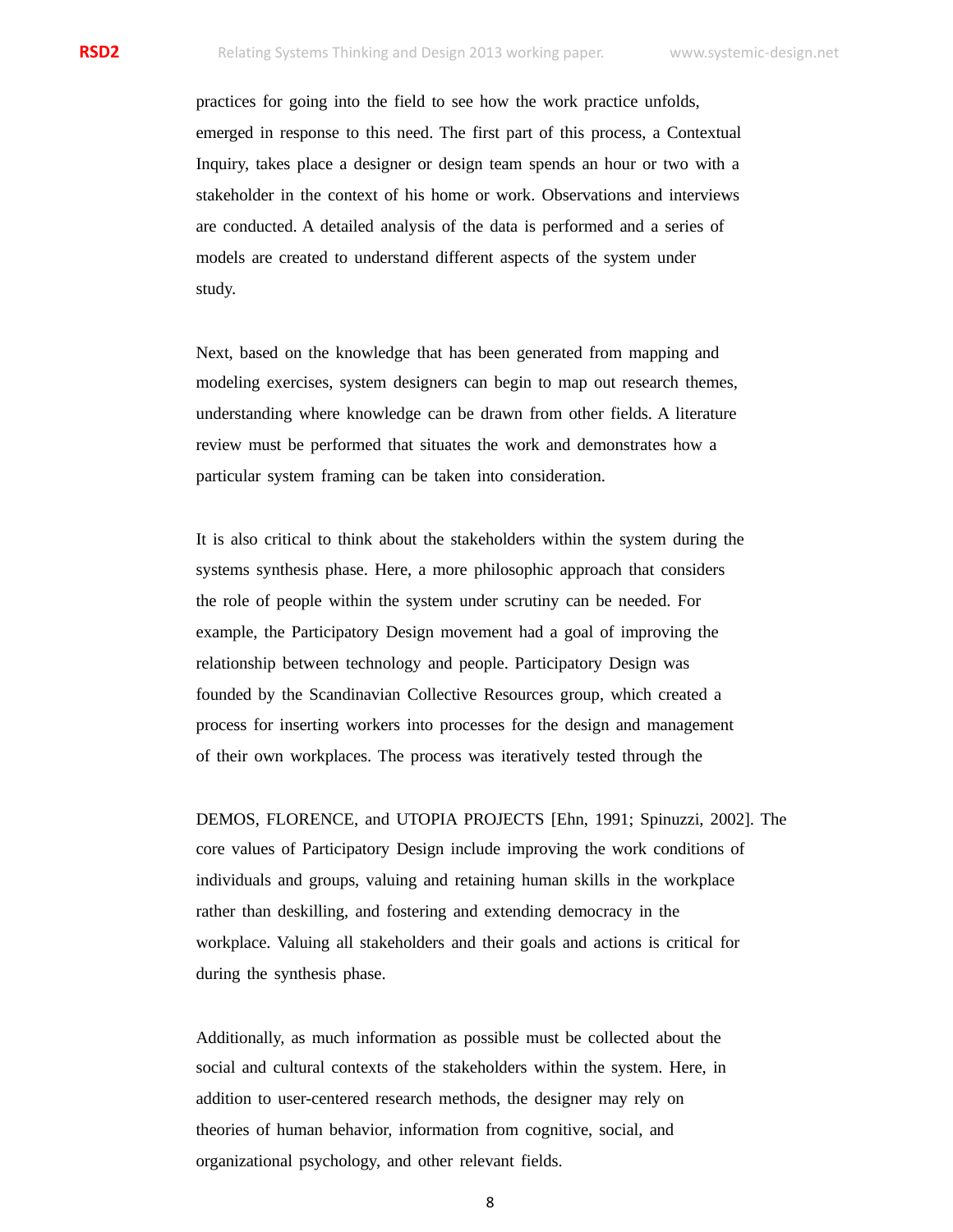Finally, in the synthesis phase, it is critical to understand the designer's position relative to the system under scrutiny. While the Product Service Ecology framework operates under the assumption that the designer is internal to the system, the system may not have been created with the same consideration. Understanding the designer's relative position to a system is critical in understanding the relationship between people and the system under study. In an ecological view, human interaction with the world is viewed as a system itself. This, in turn, shapes the design process and directs progress towards a solution that will benefit all stakeholders within the system.

Ultimately, the goal of this phase is to derive a thorough understanding of the social, economic, cultural, and technological context around the system.

## **Product Service Ecology analysis**

In the Product Service Ecology *analysis* phase, the designer or design team builds on the holistic understanding gained from the synthesis phase to reveal the deeper structures of the system and the relationships between elements and subsystems. They move from sketching and modeling to

abstracting relationships in the system under scrutiny. The goal of analysis, as it is in some other efforts, is not to break down and analyze by component parts, but rather to understand the structure, organization, and interconnections of the system as it relates to the whole [Nelson and Stolterman, 2003].

In the Product Service Ecology, the factors within the system include the products with its functional, aesthetic, social, emotional, and symbolic aspects; the services, or human enacted aspects of the system; the people involved in the system; and the physical, social, and cultural contexts surrounding the system. Each of these are understood in turn.

The first step in the analysis phase is to create a Product Service Ecology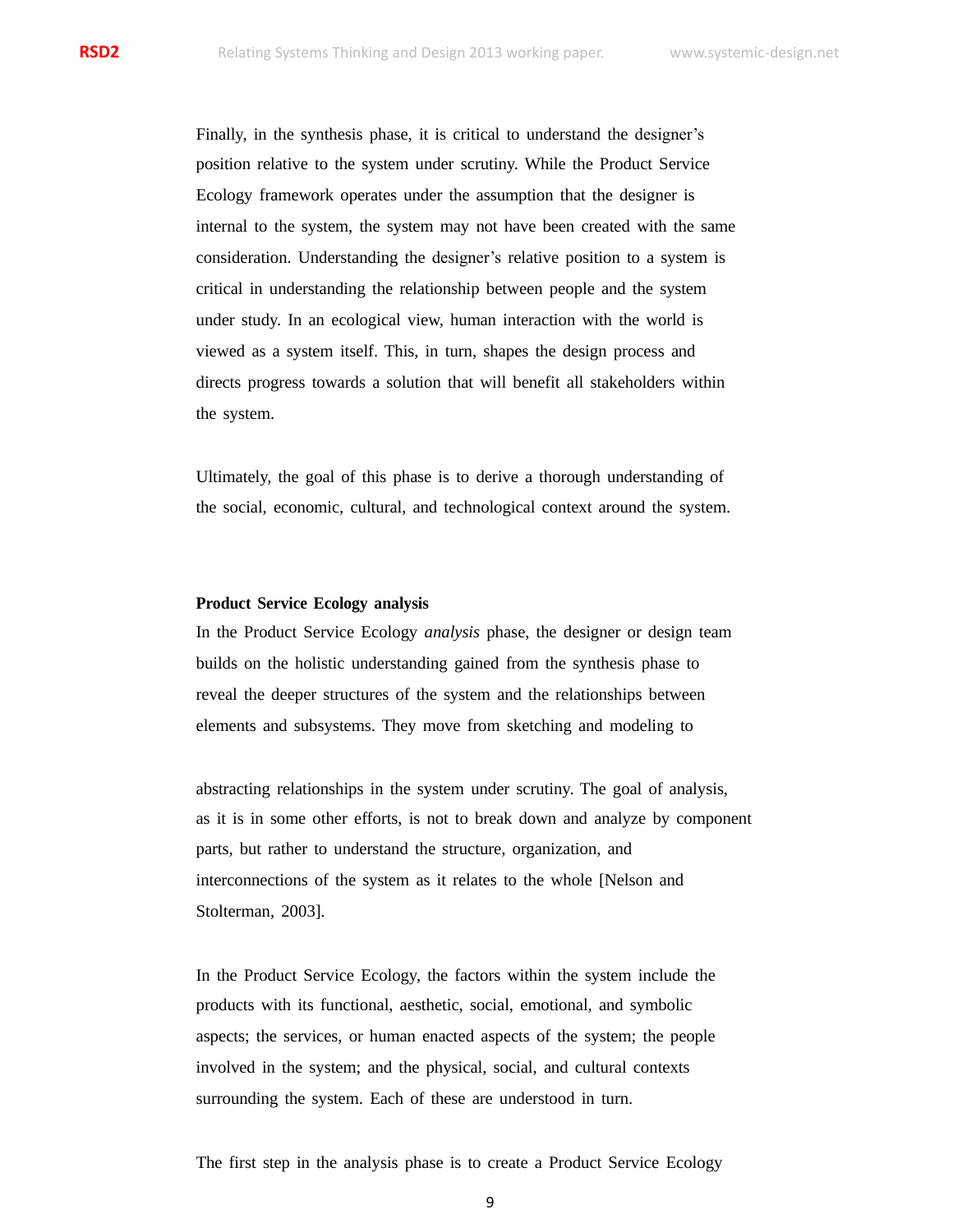diagram. This is a comprehensive map of the system under scrutiny, showing all of the products, services, the actors, the Product Service Ecology factors, and the context in which human behavior unfolds. This diagram serves as a means to understand all of the factors in the system and their relationships to one another.

Next, a matrix is created to explicitly draw out detailed relationships among factors. Using this matrix, the designer or design team can begin to understand the inputs and outputs for each factor in the system, including information, value, interaction, and economic transactions. Table 1 illustrates this matrix and poses some example questions to ask during the analysis phase. These questions help select and guide modes of inquiry in the analysis phase and reveal the rich interconnections between the subsystems.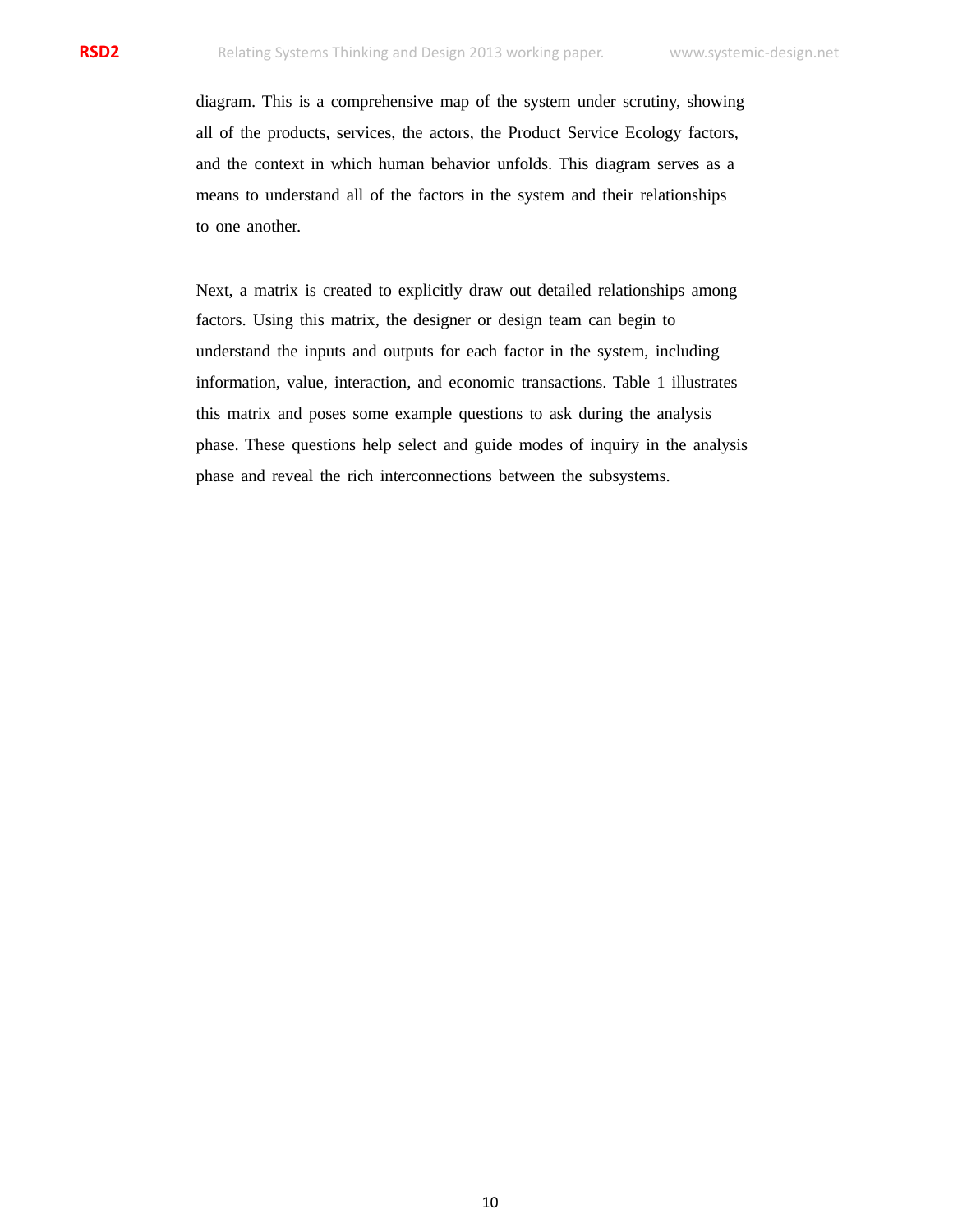Table 1. Subsystems and factors in the product ecology, along with inputs and outputs to consider to reveal information about subsystems and interconnections within the system.

|                             | <b>Inputs and Outputs</b> |       |             |          |  |  |
|-----------------------------|---------------------------|-------|-------------|----------|--|--|
|                             | What                      | Value | Interaction | Social   |  |  |
|                             |                           |       |             | outcomes |  |  |
| <b>Factors</b>              |                           |       |             |          |  |  |
| Product/Service:            |                           |       |             |          |  |  |
| Function, aesthetics,       |                           |       |             |          |  |  |
| symbolism, fit,             |                           |       |             |          |  |  |
| accessibility, mutability   |                           |       |             |          |  |  |
| System of                   |                           |       |             |          |  |  |
| products/services:          |                           |       |             |          |  |  |
| Function, aesthetics,       |                           |       |             |          |  |  |
| symbolism, fit,             |                           |       |             |          |  |  |
| accessibility, to fit with, |                           |       |             |          |  |  |
| replace, or augment         |                           |       |             |          |  |  |
| other components of a       |                           |       |             |          |  |  |
| system                      |                           |       |             |          |  |  |
| Stakeholder: Age,           |                           |       |             |          |  |  |
| gender, lifestage,          |                           |       |             |          |  |  |
| attitudes, values,          |                           |       |             |          |  |  |
| dispositions towards        |                           |       |             |          |  |  |
| new technology              |                           |       |             |          |  |  |
| Roles: Cohort,              |                           |       |             |          |  |  |
| attitudes, values,          |                           |       |             |          |  |  |
| culture, projection of      |                           |       |             |          |  |  |
| values, social and          |                           |       |             |          |  |  |
| cultural norms              |                           |       |             |          |  |  |
| Physical environment:       |                           |       |             |          |  |  |
| Physical qualities of a     |                           |       |             |          |  |  |
| space that affect           |                           |       |             |          |  |  |
| product use and             |                           |       |             |          |  |  |
| service enactment.          |                           |       |             |          |  |  |
| Social and behavioral       |                           |       |             |          |  |  |
| norms of a particular       |                           |       |             |          |  |  |
| place, or temporal          |                           |       |             |          |  |  |
| patterns of a particular    |                           |       |             |          |  |  |
| place.                      |                           |       |             |          |  |  |
| Social and cultural         |                           |       |             |          |  |  |
| norms: Behaviors that       |                           |       |             |          |  |  |
| identify as a group         |                           |       |             |          |  |  |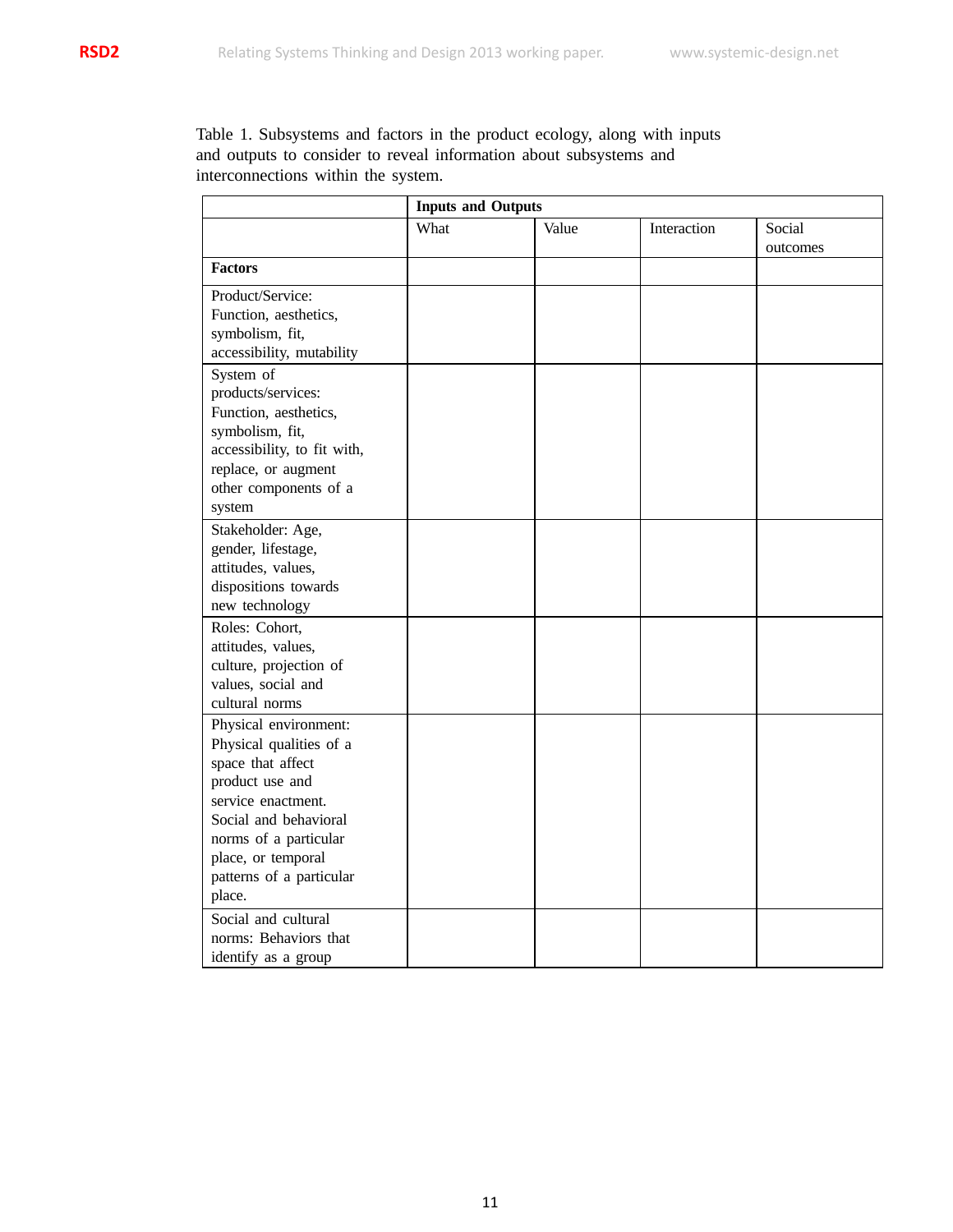During the analysis phase, the designer or team must often reframe the problem to fully understand the structure and interconnected behaviors of the system under scrutiny. These framings provide lenses for describing that which is, and scaffolds for creating leaps to what might be in terms of a redesign. Framings are made evident through ethnographic methods that are familiar to many practitioners of user-centered design and to researchers conducting research through design. A good overview of methods can be found in [Hanington and Martin, 2012]. In addition, methods such as personas [Reimann and Cooper, 2000] and scenarios [Ericsson, 1995] are used to create abstractions of stakeholders to assist in analyzing the system at hand.

## **Product Service Ecology redesign**

In the Product Service Ecology *redesign* phase, designers create plans and solutions for putting a new and improved system in place. The system is reconceived as a whole, and through this activity, the designer or design team strives to understand how the prototype solutions they create will perturb the system.

Designers begin with descriptions and models that represent the current system, then move to the potential and finally the ideal product service system [Shostack, 1982; Johnson and Henderson, 2002; Johnson and Henderson, 2012]. Here, the designer's judgment, perspective, and choice play a role in framing the future system, laying out a vision of that which ought to be, that which might be, and that which should be. Many possible futures are envisioned and described, and through prototyping, decisions are made about how to refine the composition of the system to be and how it will change and behave over time. A future system is developed by creating and evaluating many potential framings with stakeholders to refine the form and eventual structure of the system. The goal is to represent the future system and its subcomponents in a way that rearrangement or alteration of one

element and its effects on the whole can be clearly understood. To do this,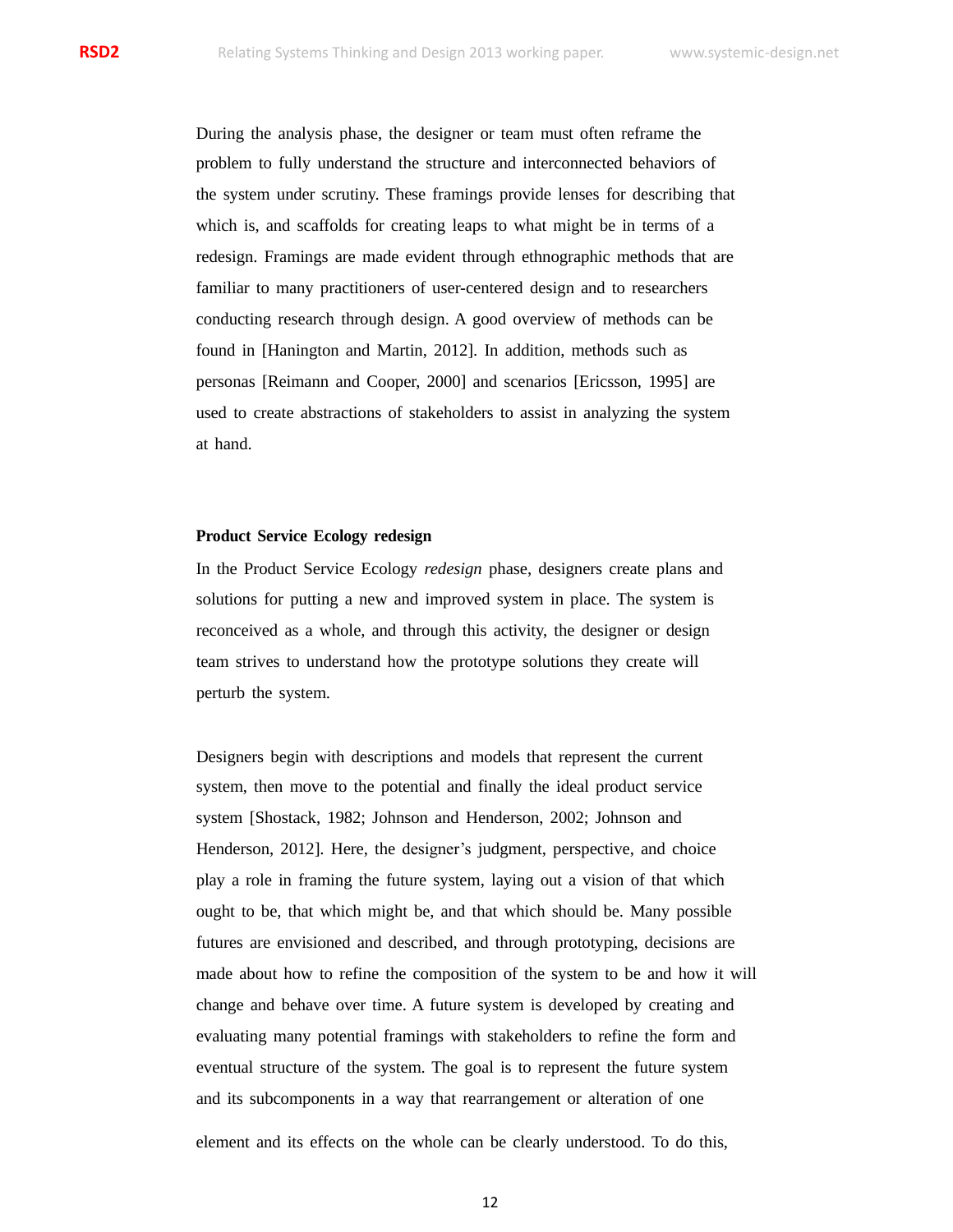# service models and iterative prototypes can be used.

The domain of service design offers several approaches to modeling complex systems, including molecular modeling [Shostack, 1982], conceptual models [Johnson and Henderson, 2002; Johnson and Henderson, 2012], engineering process charts, PERT charts, flow diagrams, and service blueprints [Morelli, 2002]. Using conceptual models, blueprints, and experience journeys, a coherent proposition for system redesign can be explored as designers can see how the components of a system can function in coordination. A conceptual model produces a high-level description of how a system is organized and operates [Johnson and Henderson, 2002; Johnson and Henderson, 2012]. An experience journey examines the process of each stakeholder when using and providing information. A service blueprint maps how resources are created to enact a product service system.

## *Conceptual model*

A conceptual model represents aspects of the system to be redesigned, relying on abstractions of reality to clearly depict a situation. A conceptual model can serve as a classification, a set of elements, a process, an activity, or a depiction of interactions between people and things. Figure 3 shows a conceptual model Starbucks coffeeshops. A process model communicates the process of ordering coffee; an element model shows the most popular drinks. A structure is chosen to best represent the way elements in the model are interrelated.

As designers create a conceptual model, they delineate the many relationships between its substructures. Processes may be represented as linear, circular, branching, or as relationships, using spider or Venn diagrams. A good, simple checklist and examples can be found in [Roam, 2008].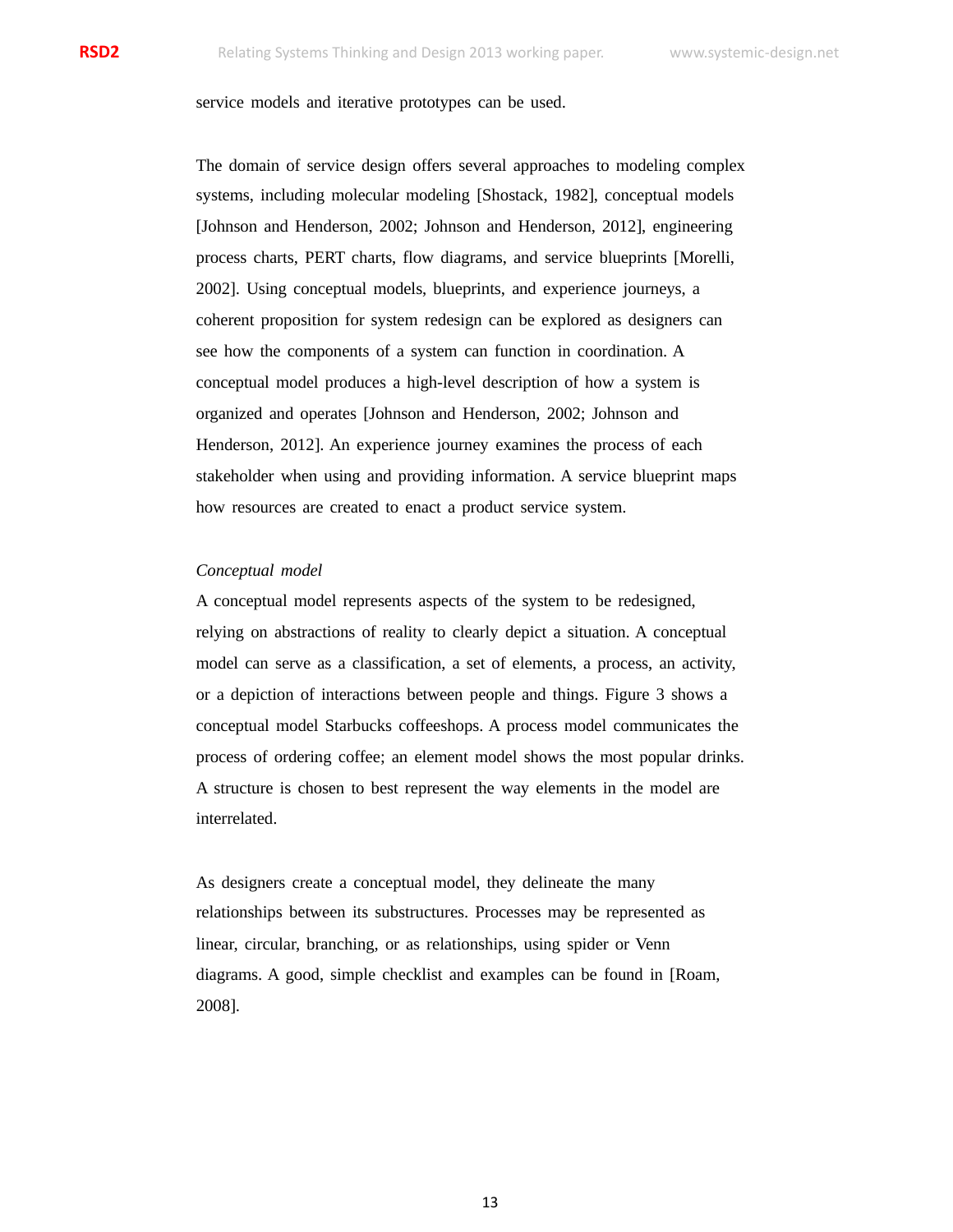

Figure 3. Conceptual model of Starbucks. Left: Process model of getting coffee. Right: Element model of the most popular drinks.

# *Experience journey*

An experience journey diagrams the steps of an individual stakeholder when engaging with a product service system. Here, the designer or design team analyzes the arc, or flow, of experience in a given situation. They also examine touchpoints, or the places where stakeholders interact with products and services within the system. Experience journeys often focus on the emotional valence, the arc of experience, or even the breakdowns that occur during a particular experience. Figure 4 illustrates an experience journey of travelling by flight.

To create an experience journey, the design team focuses on problems or needs that stakeholders within the product service ecology may face. These are broken down into conceptual scenes and actions. Problematic moments are studied and addressed in the redesign phase.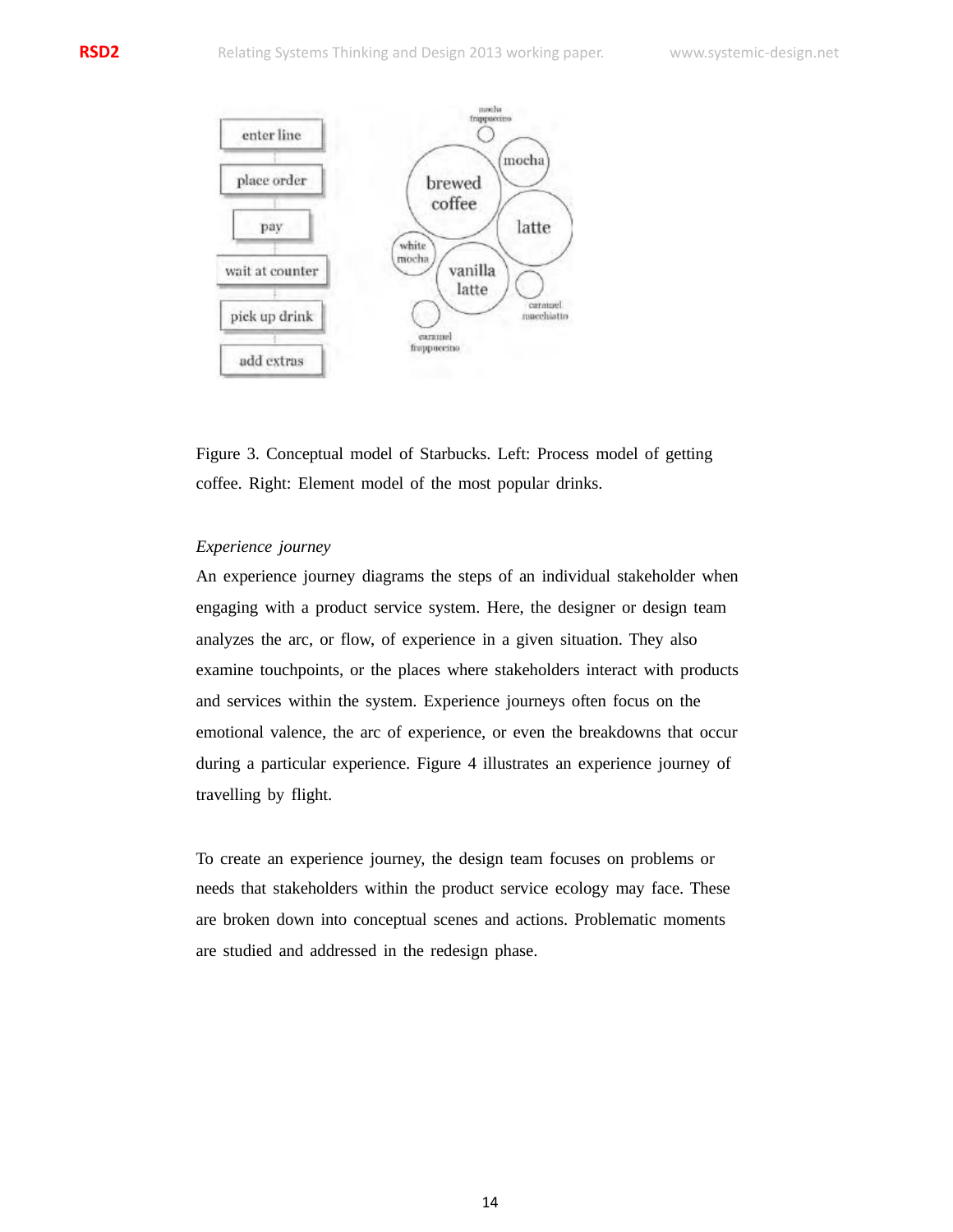

Figure 4. An experience journey of airport travel.

# *Service blueprint*

A service blueprint charts the resources needed to enact the redesigned product service system. It shows the visible actions of each stakeholder both as information providers and information users, internal or unseen interactions of stakeholders and groups, the role of artifacts and services, and other support processes. To create a blueprint, designers categorize each item, define the processes, identify the stakeholders and their visible and tactical actions in using and providing information, and specify the environment and the roles of individual products and services within. Figure 5 shows the service blueprint of a robotic snack delivery service.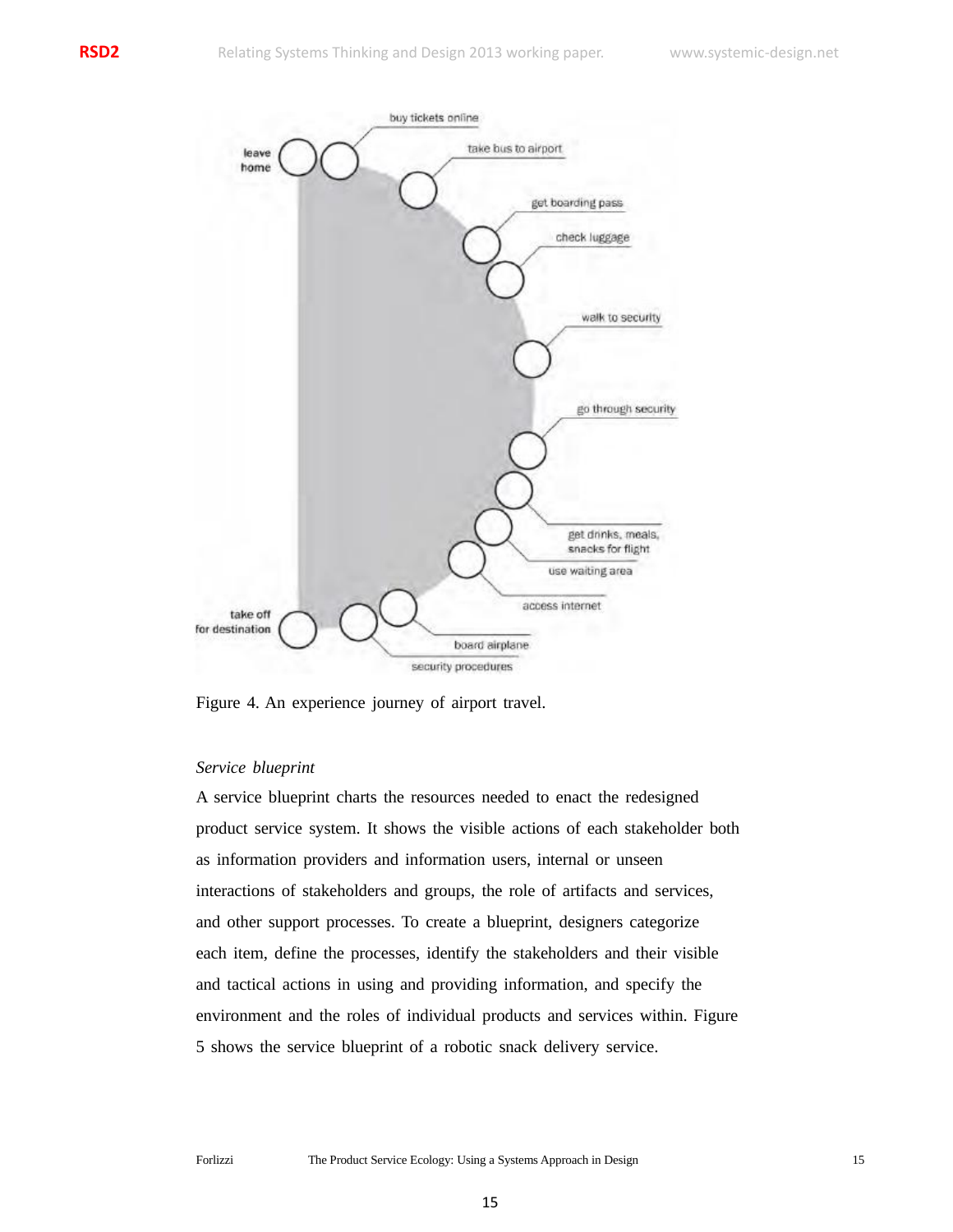

Figure 5. Robotic snack delivery service blueprint. Originally published in [Lee and Forlizzi, 2009].

These representations become the basis for design team coordination and can be used as a communication tool to keep all team members in agreement, to develop personas and scenarios of use, and to consider the implications of redesigned product service systems that are intended to improve the world.

Once the Product Service Ecology representations are created in the form of conceptual models, experience journeys, and service blueprints, the design team then begins to iteratively build and conduct future enactments of aspects of the service. This process may start with paper and cardboard, harkening back to the days of Participatory Design; over time, environments can be crafted that recreate aspects of the product service system with enough fidelity that stakeholders can suspend belief and interact with the future system under development. Other designers have developed iterative, more detailed prototypes for service designs; these include a discussion, a walkthrough, a simulation, and a full-scale pilot [Polaine, Løvlie, and Reason, 2013].

For example, Experience Prototyping is a method that allows shareholders on a design team to understand existing and future conditions through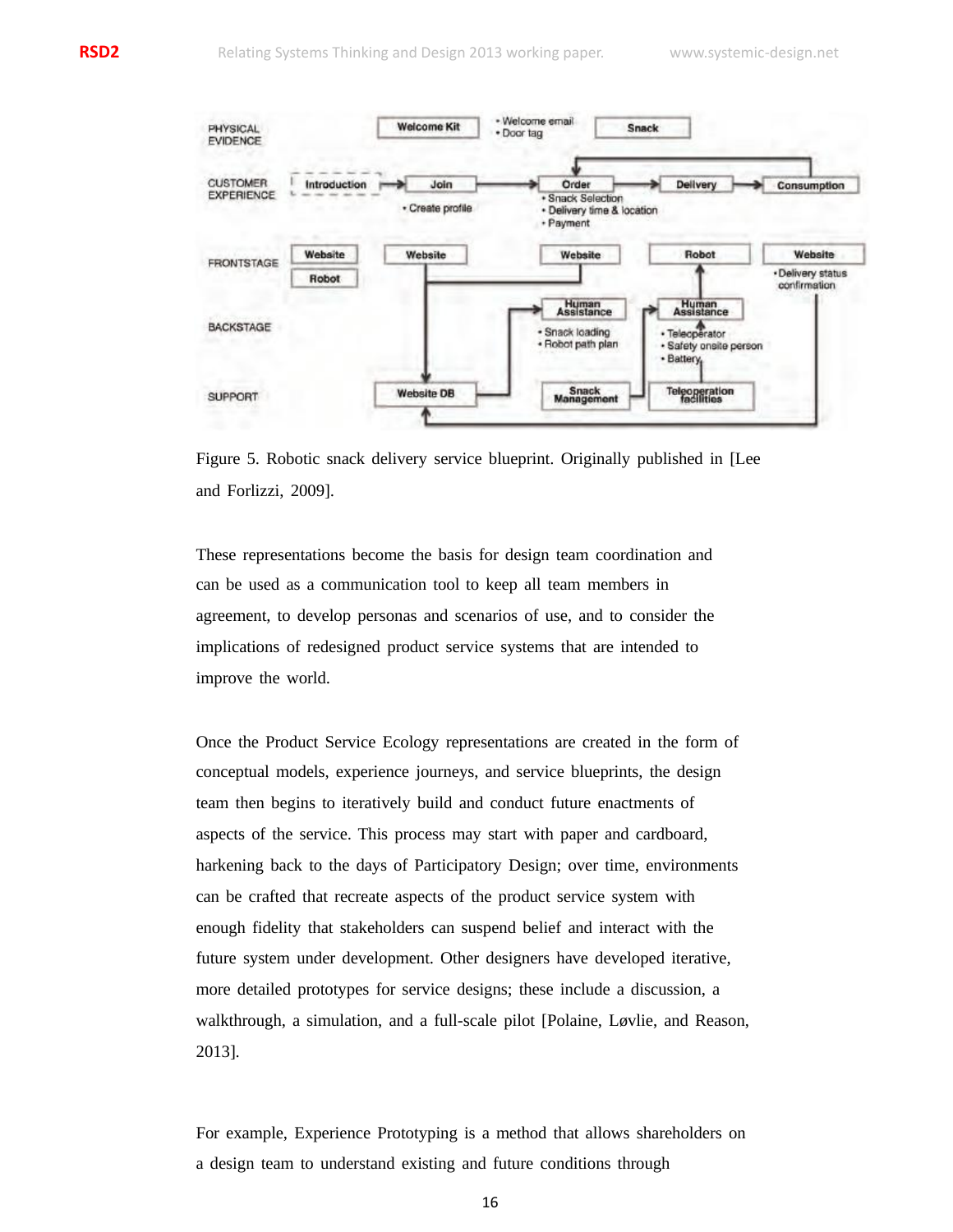engagement with intangible aspects of a design [Buchenau and Fulton-Suri, 2000]. Experience prototypes can be used by a design team to understand existing experiences, like receiving a shock as a patient in a cardiac care unit; to explore design ideas, like creating an arrangement of chairs and dividers to represent the interior of an airplane; and to communicate ideas to users, for example, mocking up a video camera with foam controls to prototype the interaction with a new kind of video capture system. In these three examples, we see how experience prototyping is used throughout all phases of the design process.

To extend this active, first-hand method of creating prototypes and understanding how they perturb the system, my research group extended a method called speed dating, where we use demonstrational prototypes to "field test the future" [Davidoff et al, 2007; Odom et al, 2012]. In this type of work, research with stakeholders in the system usually done through interviews and observations are synthesized and analyzed. Concepts are generated to explore the design space and potential futures. These are clustered thematically to more clearly articulate visions of both preferred and undesirable futures. Based on our fieldwork, the clustered themes, and the concepts themselves, we iteratively develop scenarios to show and enact possible futures to our audience.

In real-life speed dating, people have props such as a wine glass, a café table and candlelight. They go on many very short dates in a single evening, and at the end, they know very little about any of the people they met. However, they have developed a much better and more realistic vision of what they want in a partner. The user enactments follow the same approach, where stakeholders find themselves in a familiar scene, and they experience a "sip" of what the future might be like. Scenes are rendered with enough fidelity for stakeholders to suspend belief and try out the proposed changes to the system. Figure 6 shows a highly refined teenage bedroom, part of a system Forlizzi The Product Service Ecology: Using a Systems Approach in Design 17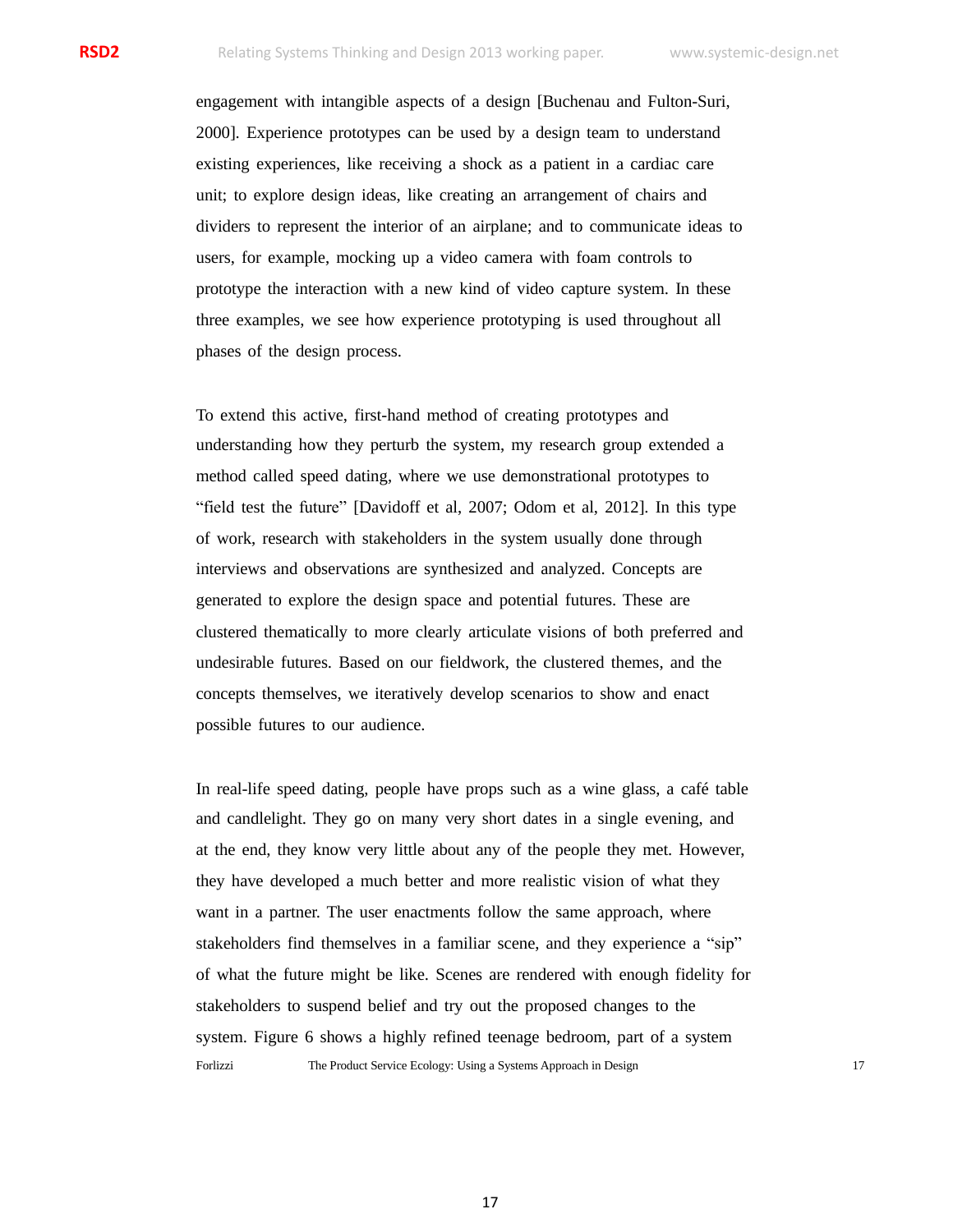used to evaluate how social behavior would change through new social networking systems and associated metadata.

Following the enactments, stakeholders are asked to reflect on their current practices and then on their desires for the future. By combining wide exploration across multiple structured engagements, user enactments provide a broad perspective to understand changes to the system and to explore hidden social boundaries.



Figure 6. A set of a teenage bedroom that was created for user enactments in speed dating. Originally published in [Odom et al, 2012].

# **Product Service Ecology communication**

The communication of the systems redesign functions as a vision, a representation of an unfolding purpose [Nelson and Stolterman, 2003]. When communicating this vision, the systems designer plays a role in sharing the intrinsic motivation for the redesign with other stakeholders within the system, showing the outcome of an improved future state.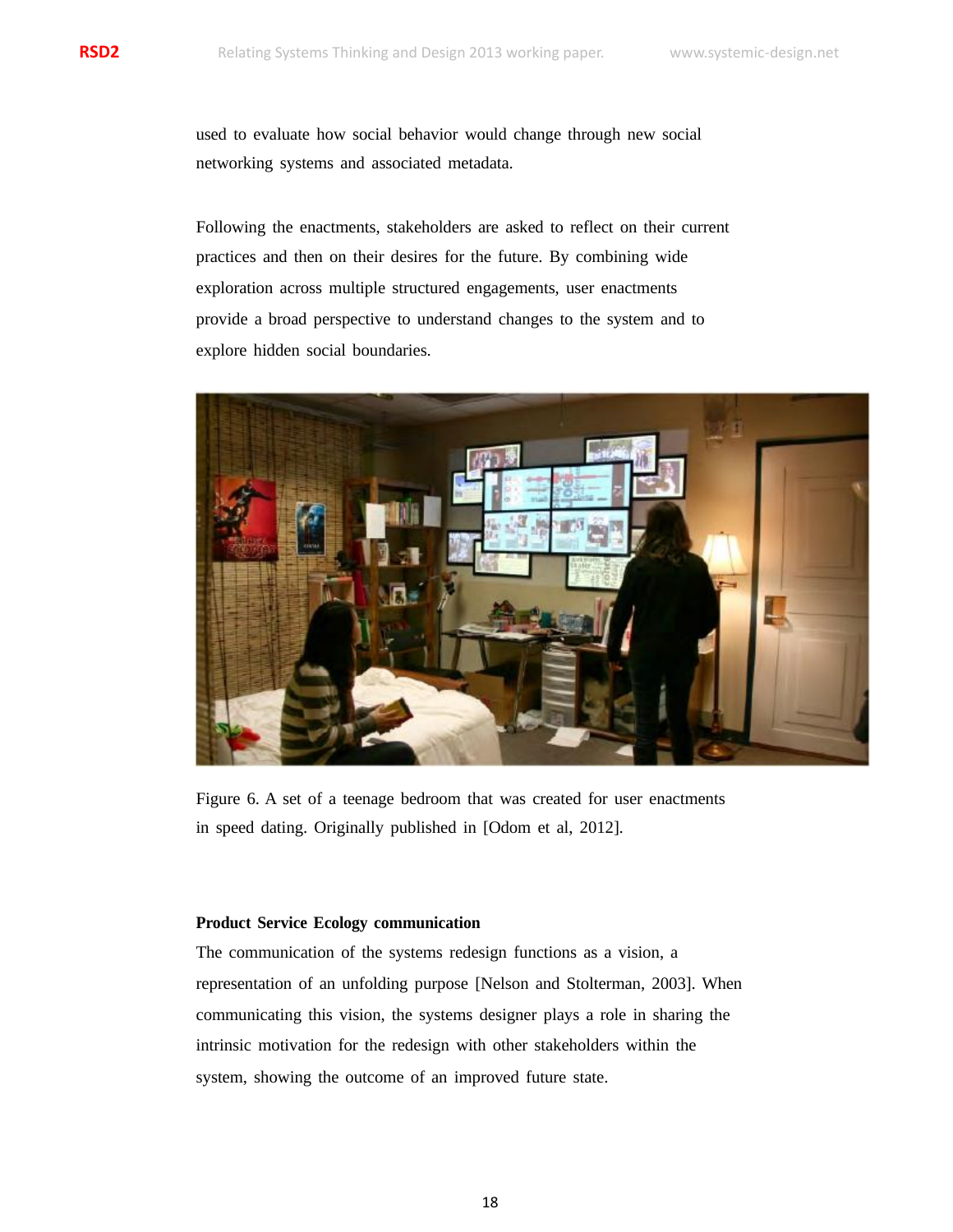Designers know how to communicate a solution in traditional design contexts such as industrial design, communication design, and interaction design. However, in systems design, a much wider range of actors and situations must be addressed. The goal of the Product Service Ecology *communication* phase depicts the future state to other stakeholders and to consider the farreaching implications of the design. To do so, designers must communicate the system's redesign in a clear and holistic manner for all, including the perceived benefits and risks. They must also transfer ownership of the system from the designers to the stakeholders themselves.

When we communicate our vision, we share the abstract picture we have created in our imagination. Although this is most commonly done in the form of a sketch or model, prototypes, enactments, and outcomes of new modifications to existing systems inform and persuade others, allowing them to see the same things.

## **The Product Service Ecology of snacking**

Over the course of four years, my research group explored snacking and its relation to healthy meals through a series of studies and systems developments [Lee and Forlizzi, 2009a; Lee et al, 2009b; Lee et al, 2010; Lee et al, 2011; Lee et al, 2012a; Lee et al, 2012b]. We hoped to explore the context of snacking and our organization, developing a product service system that would inspire positive behavioral change.

Nearly 65% of the world's population lives in countries where obesity and associated diseases kill more people than underweight diseases [WHO, 2012]. In addition, snacking is practiced by a majority of people in the developed world [Bellisle et al, 2003; Ovaskainen et al, 2006; Verplanken, 2006]. In workplaces, people snack in their offices and labs as well as in social spaces, cafeterias, and food vending areas.

Obesity and healthy food choices is also a societal problem where researchers and product developers have begun to focus. However, many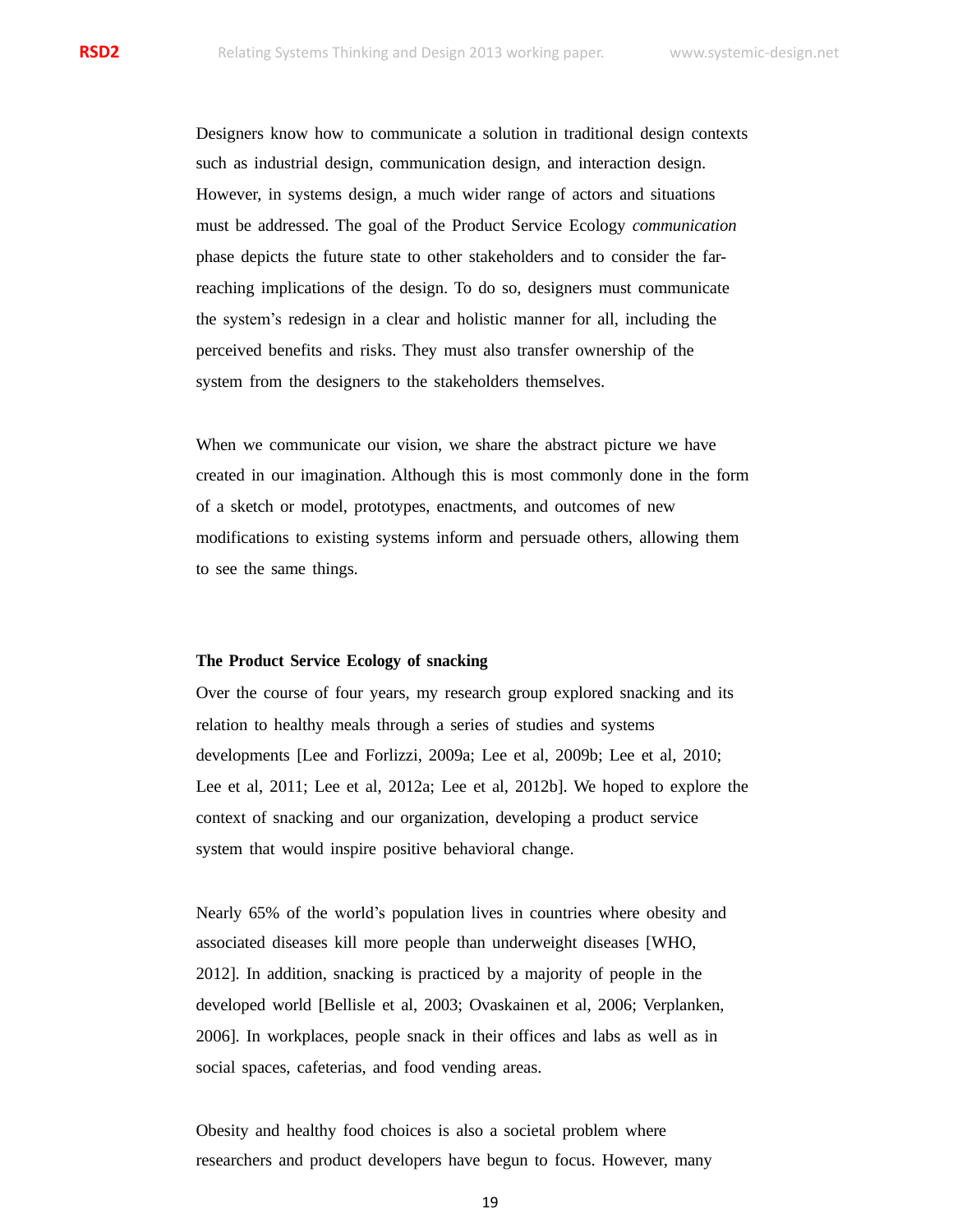questions remain unanswered about how design might help to support positive behavior change over the long term. We chose to use a systems framing to explore this problem, going beyond the individual to include other critical stakeholders such as colleagues, families and supporters, trained professionals such as dieticians and personal trainers, restaurants and food service providers, and even policy and lawmakers.

To synthesize the problem, my research group began by interpreting what it knew and what is assumed about snacking. Our context of exploration was one of the buildings on our campus. There, people work many long hours, and snack 24 hours a day. Snacks can replace meals and their consumption can represent commitment to hard work.

# **Snacking: Systems synthesis**

We also considered our roles as designers relative to the system under study. After reviewing the literature on snacking, organizational behavior, and technology interventions that improve human behavior, we framed our problem as one of designing technology systems that increase people's healthy behavior choices. Our goals were to 1) develop designs to impact behavior around snacking in a beneficial way, and 2) to develop a product service ecology that would result in positive social outcomes.

## **Snacking: Systems analysis**

In the analysis phase, we used a variety of ethnographic research methods to understand the activity of snacking, the context of interest and the shareholders that played a role. These ranged from observations and interviews in our office buildings, observation of a campus hot dog vendor, a competitive analysis of location of snacks and relative distances from the campus building, and a site analysis of the system that we hoped to improve.

We learned some interesting things (reported in [Lee et al, 2008]), including that for many younger people, snacks replace meals for days at a time; social behavior can drastically affect snacking (i.e., what kinds of snacks are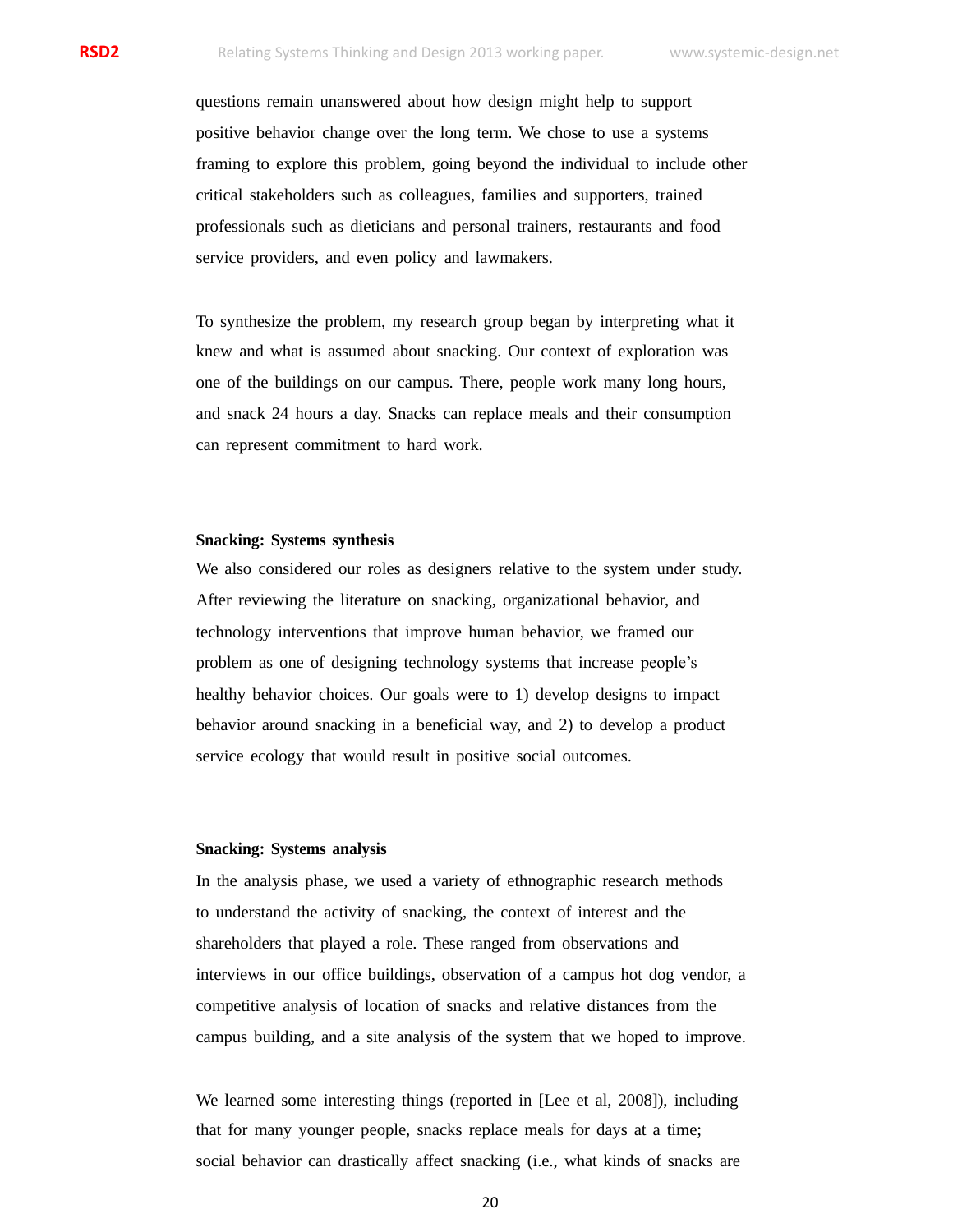consumed and when; that leaving the building for a snack is a break from work and routine). We also explored the behavioral economics literature [Lee et al, 2011] to understand the role of choice vs. default in decision-making. From this, we became interested in the role of social behavior in helping to make healthy snacking choices.

At this time, we also became interested in the role of robotic technology in the new and improved system. We reasoned that autonomous technology, in the form of a robotic product and service, could explore social behavior in the role of supporting healthy snacking. For example, a robot could form a social relationship with its client, remembering what snacks have been ordered and making suggestions for new ones. It could also evoke social behavior to increase trust and rapport in the system.

To progress our analysis, we used the Product Service Ecology matrix to capture some of the interconnections between the components of the system. Table 2 captures the results of our synthesis for the product service ecology of snacking.

From this effort, we developed three goals in developing a new product service system devoted to helping people make healthy snack choices. First, we wanted to develop the system holistically. Rather than advancing robotic technology or focusing on one part of the interaction, such as a dialogue system, we approached the problem at a systems level. This approach allowed us to think about the emergent qualities of the prototypes we would create and test, which might not be evident if we developed a piecemeal solution. Second, we chose to simultaneously develop a robotic product and service. The system would need to do something useful for people, and sustain their interest and engagement over time. Using autonomous technology meant that we could collect and record information about people's behavior over time, deeply understanding how our solution would perturb the existing system. Third, we wanted to develop a product service system that would evoke positive social behavior. This would ensure that people would engage with the robot over time, and that we could research trust, engagement, and rapport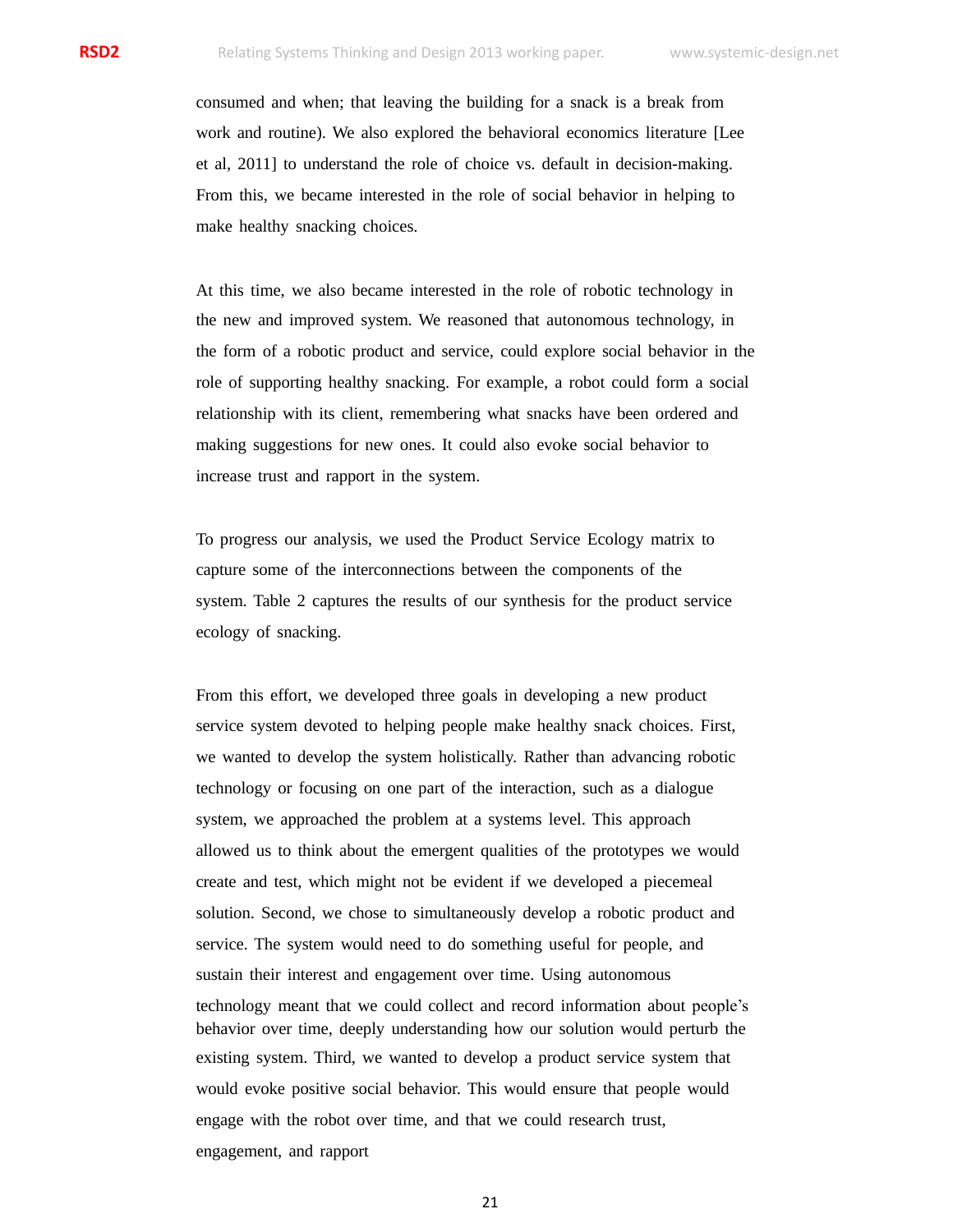Table 2. The Product Service Ecology matrix used to understand some of the implications of proposed changes to the system in the form of our designs.

|                                                                                                                                                                      | <b>Inputs and Outputs</b>                                                     |                                                                                    |                                                                                    |                                                                                                     |  |  |
|----------------------------------------------------------------------------------------------------------------------------------------------------------------------|-------------------------------------------------------------------------------|------------------------------------------------------------------------------------|------------------------------------------------------------------------------------|-----------------------------------------------------------------------------------------------------|--|--|
|                                                                                                                                                                      | What                                                                          | Value                                                                              | Interaction                                                                        | Social<br>outcomes                                                                                  |  |  |
| <b>Factors</b>                                                                                                                                                       |                                                                               |                                                                                    |                                                                                    |                                                                                                     |  |  |
| Product/Service:<br>Function, aesthetics,<br>symbolism, fit,<br>accessibility, mutability                                                                            | Robot,<br>operators,<br>website,<br>service.<br>order<br>fulfillment          | Fresh, high<br>quality<br>healthy<br>snacks on<br>order                            | Routine<br>snacking,<br>special<br>events,<br>social chat                          | What<br>happens if a<br>system<br>"knows" your<br>preferences,<br>evoke more<br>healthy<br>snacking |  |  |
| System of<br>products/services:<br>Function, aesthetics,<br>symbolism, fit,<br>accessibility, to fit with,<br>replace, or augment<br>other components of a<br>system | Office candy<br>bowls.<br>vending<br>machines,<br>cafeteria.<br>local cafes   | <b>Snacks</b><br>available<br>24/7,<br>snack as<br>meal so<br>work can<br>continue | Walk to a<br>new location<br>for a snack,<br>social break<br>from the<br>workplace | Develop<br>social<br>routines<br>outside of<br>the<br>organization                                  |  |  |
| Stakeholder: Age,<br>gender, lifestage,<br>attitudes, values,<br>dispositions towards<br>new technology                                                              | Customers,<br>designers,<br>researchers.<br>operators,<br>order<br>fulfillers |                                                                                    | Coordination,<br>socialization,<br>service                                         | Social<br>routines,<br>positive and<br>negative<br>ripple effects                                   |  |  |
| Roles: Cohort,<br>attitudes, values,<br>culture, projection of<br>values, social and<br>cultural norms                                                               | Role in<br>organization                                                       |                                                                                    |                                                                                    | Increase<br>dialogue<br><b>between</b><br>roles, role<br>switching                                  |  |  |
| Physical environment:<br>Physical qualities,<br>social and behavioral<br>norms, temporal<br>patterns of a particular<br>place                                        | Properties of<br>university<br>office<br>buildings,<br>local cafes            | Increase<br>local<br>business,<br>interaction<br>with<br>community                 |                                                                                    |                                                                                                     |  |  |
| Social and cultural<br>norms: Behaviors that<br>identify as a group                                                                                                  | Change<br>snacking<br>routines                                                | Make<br>healthy<br>snacks<br>available                                             | Explore the<br>role of<br>personalized<br>service                                  | Increase<br>rapport,<br>liking, use of<br>service                                                   |  |  |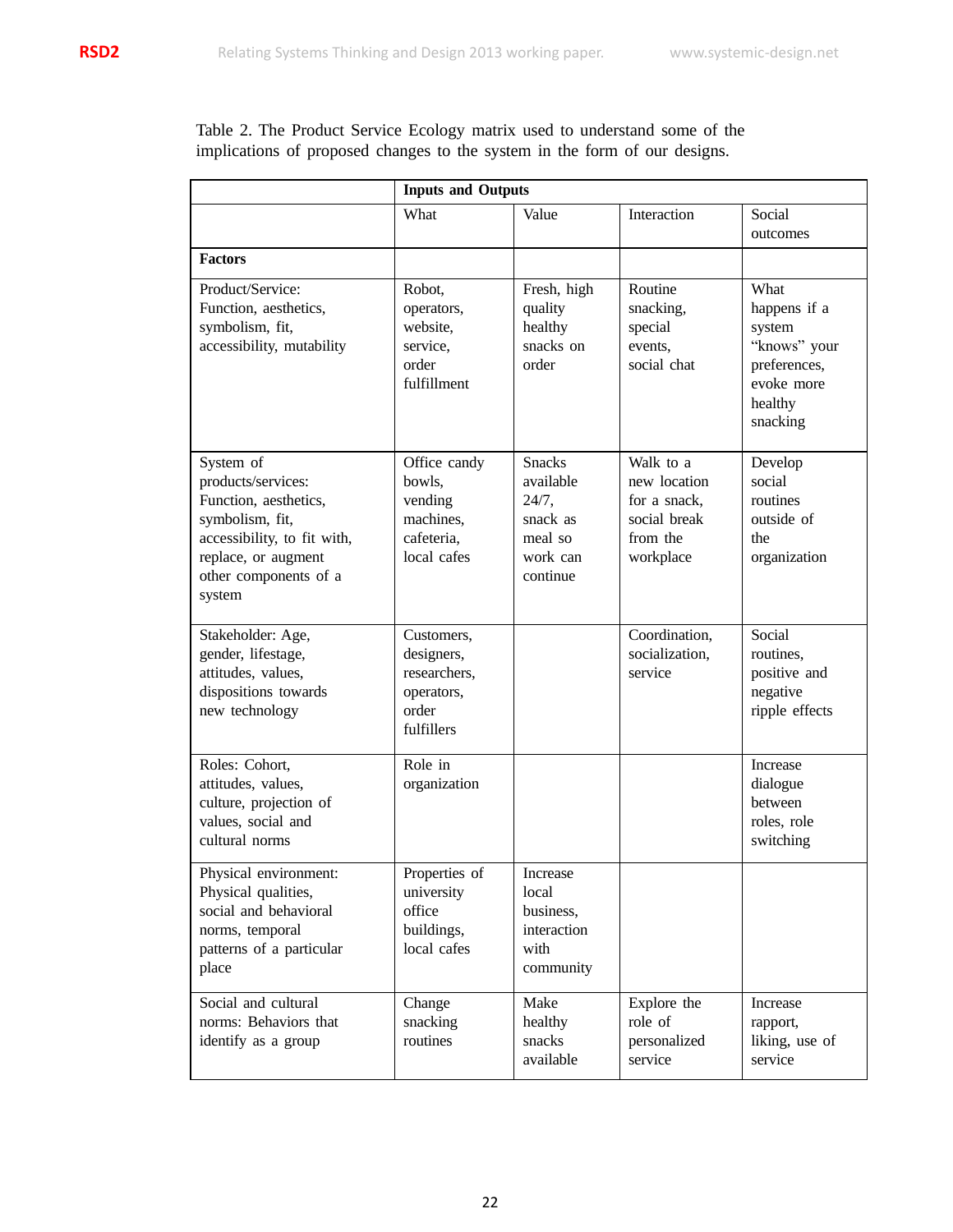## **Snacking: Systems redesign**

The Snackbot, a product service system that features a robot and a snack delivery service, was iteratively developed to explore these questions (Figure 7) [Lee et al, 2009b]. Stakeholders include customers, others in the workplace, the robot developers, designers, and researchers, the robot's assistants, and the people who obtain and load the snacks on the robots. The context of use and the norms of the workplace were also considered. A dialogue system was developed to foster natural interaction with the snack delivery service. A component of the system tracked information about customer behavior and preferences over time.



Figure 7. The Snackbot, a product service system to foster healthy snacking in an organization. Upper left: the robot. Upper right: The service design. Lower left: Web site for placing snack orders. Lower right: Dialogue system for interaction with customers.

As designers, we strove to understand the overall impact to the system under study by varying aspects of the system's behavior and then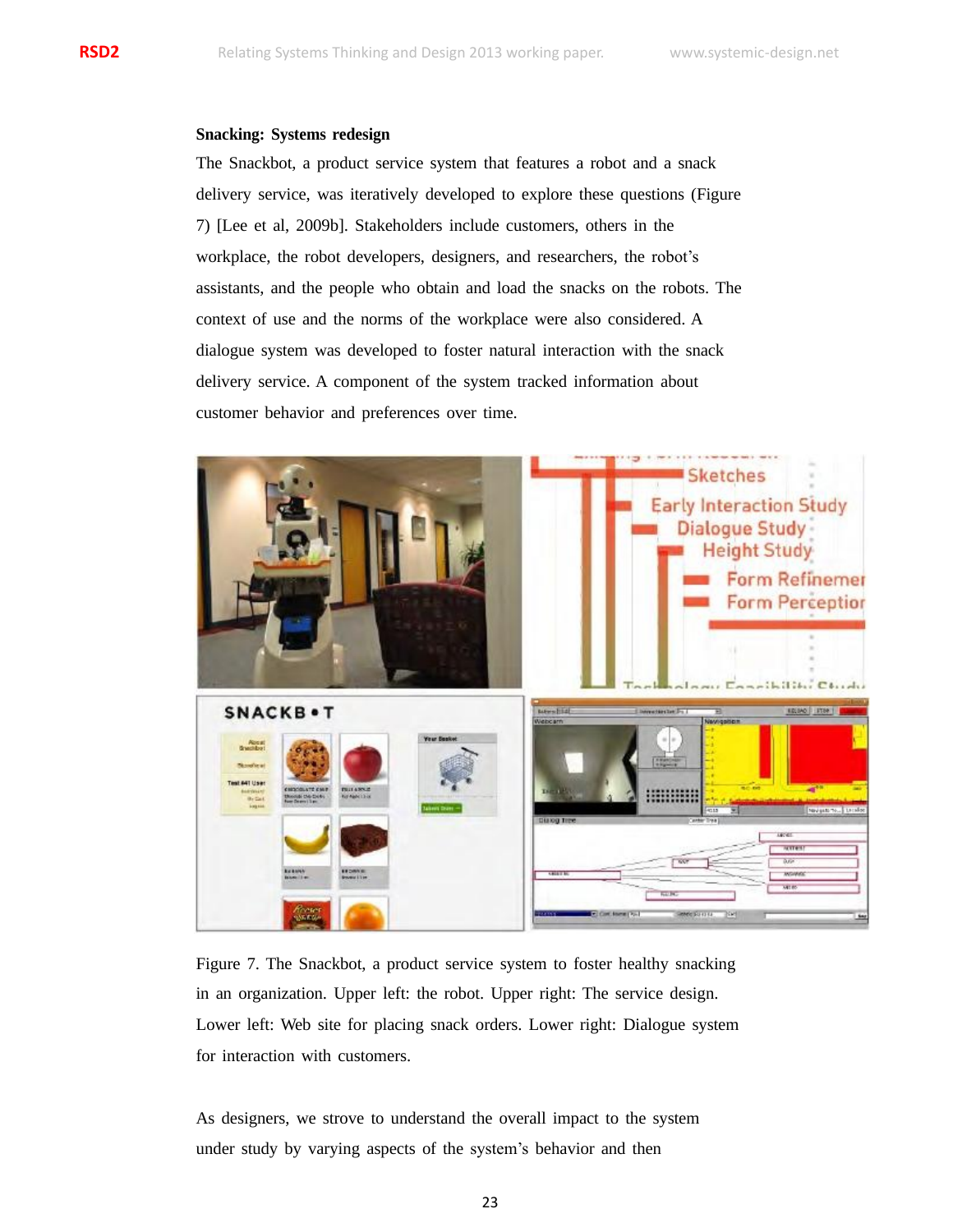understanding how these outcomes might positively or negatively affect the system. For example, a study on recovery from service breakdown showed that while for some stakeholders, an apology would suffice, others wanted to feel in control of the service by having other options presented or to receive something for free [Lee et al, 2010]. Other studies explored the effects of a personalized snack delivery service and the positive and negative effects that offering personalized service has in the workplace [Lee et al 2012a, Lee et al, 2012b]. We examined the role of choice in offering and encouraging people to choose healthy snacks like fruit over cookies and cakes [Lee et al, 2011]. We also created new knowledge about how technology systems might adapt to their stakeholders over time [Lee et al, 2009a].

## **Snacking: Systems communication**

We are currently in the systems communication phase of our system, helping all of our stakeholders to see and realize the vision of a new way of offering healthy snacks in our office buildings. Our goal is to develop a long-term relationship between stakeholders and the system we have developed, and to support positive behavior change over the long term.

### **Conclusion**

This paper presented the Product Service Ecology, an approach for identifying and improving a problematic situation through a systems redesign. It is meant to guide the design team in *problem seeking* — creating judgments about improving the state of the world, in *abstracting relationships* — looking at the system at macro and micro levels to understand it holistically and analytically, and in *perturbing the system* creating prototypes which will suggest an optimal systems redesign while understanding the implications of the system put forward. I have demonstrated through a case study how using the Product Service Ecology, a

designer or design team can weigh the benefits and costs of a design intervention on the current state.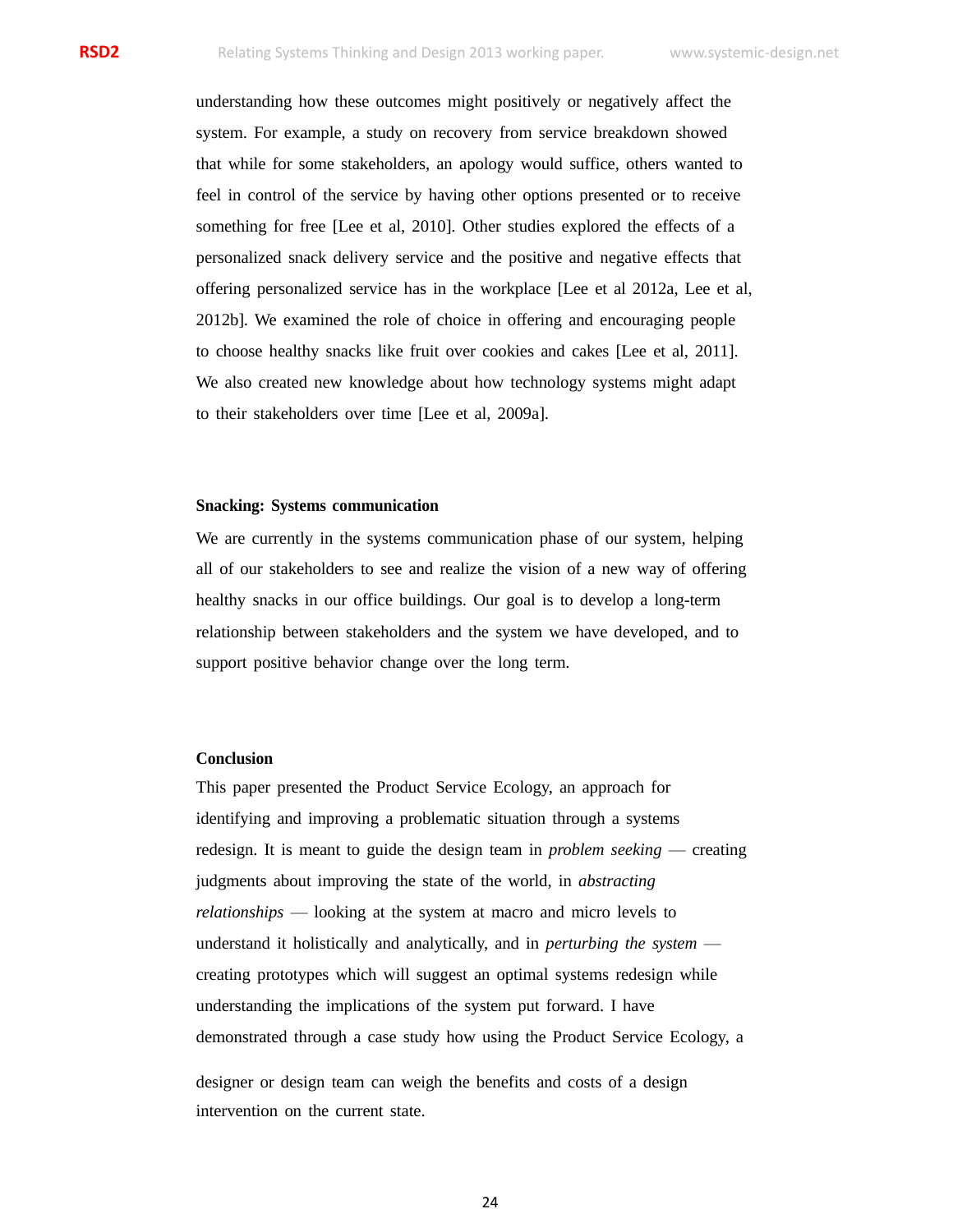The skills required by designers are rapidly changing, and no single discipline can solve this. I hope this is the first step to creating opportunities for action, empathy, and energy in putting a redesigned system into place.

# **References**

Bitner, M.J., Ostrom, A.L., and Morgan, F.N. (2007). Service blueprinting: A practical tool for service innovation. California Management Review, 50, 3, 66–94.

Buchenau, M., & Suri, J. F. (2000, August). Experience prototyping. In Proceedings of the 3rd conference on Designing interactive systems: processes, practices, methods, and techniques (pp. 424-433). ACM.

Checkland, P. (2000). Soft Systems Methodology: A Thirty Year Retrospective. Systems Research and Behavioral Science, 17, S11-S58.

Davidoff, S., Lee, M., Dey, A., et al. (2007). Rapidly exploring application design through speed dating. Proceedings of UbiComp07. New York, NY: IEEE Press, 429-446.

Ehn, P. (1991). Cardboard Computers: Mocking it up or Hands on the Future. In Joan Greenbaum and Morten Kyng, Eds., Design at Work: Cooperative Design of Computer Systems. Hillsdale, NJ: Lawrence Erlbaum Associates, 169-195.

Erickson T. (1995). Notes on design practice: Stories and prototypes as catalysts for communication. In J. Carroll, Ed. Scenario Based Design. Blackwell, VA: Virginia Tech Press.

Forlizzi, J. (2008). The Product Ecology: Understanding Social Product Use and Supporting Design Culture. International Journal of Design V2N1, 11-20.

Hanington, B., and Martin, B. (2012). Universal Methods of Design: 100 Ways to Research Complex Problems, Develop Innovative Ideas, and Design Effective Solutions. Rockport Publishers.

Holtzblatt, K. and Beyer, H. (1998). Contextual Design: Defining Customer-Centered Systems. San Francisco, CA: Morgan Kaufmann Publishers.

Johnson, J., and Henderson, A. (2012). Conceptual Models: Core to Good Design. Morgan and Claypool.

Johnson, J. and Henderson, A. (2002). Conceptual Models: Begin by Designing What to Design. interactions 9/1, 25-32.

Lee, M.K., Kiesler, S., Forlizzi, J., and Rybski, P. (2012a). Ripple Effects of an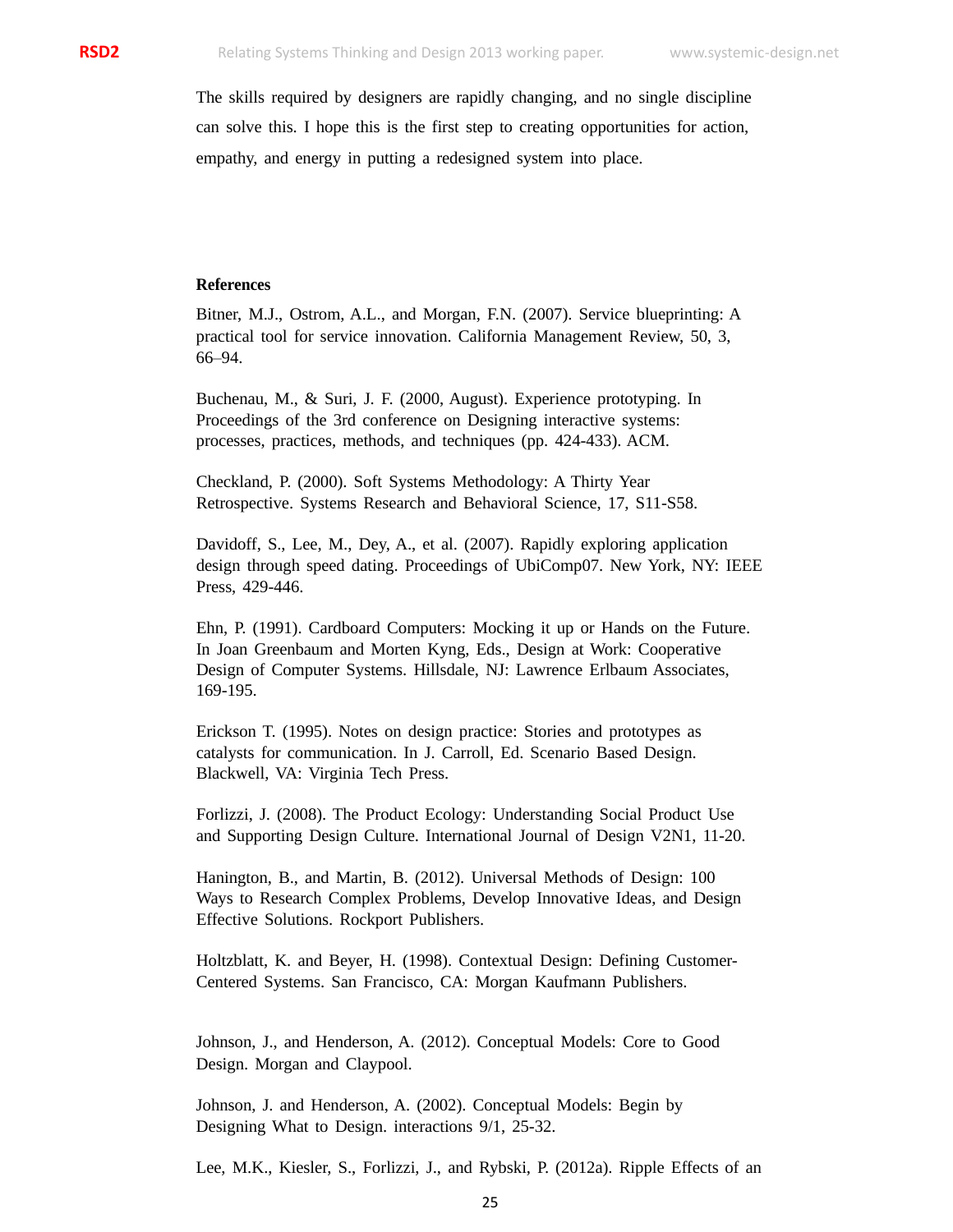Embedded Social Agent: A Field Study of a Social Robot in the Workplace. Proceedings of CHI12. New York, NY: ACM Press, 695-704.

Lee, M.K., Forlizzi, J., Kiesler, S., Rybski, P., Antanitis, J., and Savetsila, S. (2012b). Personalization in HRI: A Longitudinal Field Experiment. Proceedings of HRI12. New York, NY: ACM Press, 319-326.

Lee, M.K., Kiesler, S., and Forlizzi, J. (2011). Mining Behavioral Economics to Design Persuasive Technology for Healthy Choices. Proceedings of CHI11. New York, NY: ACM Press, 325-334.

Lee, M.K., Kiesler, S., Forlizzi, J., Srinivasa, S., and Rybski, P. (2010). Gracefully Mitigating Breakdowns in Robotic Services. Proceedings of HRI10. New York, NY: ACM Press, 203-210. Best Paper Award.

Lee, M.K. and Forlizzi, J. (2009a). Designing Adaptive Robotic Services. Proceedings of IASDR09. New York, NY: ACM Press, available on CD-rom.

Lee, M.K., Forlizzi, J., Rybski, P.E., Crabbe, F., Chung, W., Finkle, J., Glaser, E., and Kiesler, S. (2009b). The Snackbot: Documenting the Design of a Robot for Long-Term Human-Robot Interaction. Proceedings of HRI09. New York, NY: ACM Press, 7-14.

Lee, M.K., Forlizzi, J., and Kiesler, S. (2008). How do people snack? Understanding the context of a mobile robot snack service. Unpublished manuscript, Carnegie Mellon University, Pittsburgh, PA, 15213.

Manzini, E. (2011). Introduction In Design for Services, Eds. Anna Meroni and Daniela Sangiorgi. Burlington, VT: Ashgate Publishing Company, 1-6.

Morelli, N. (2002). Designing Product/Service Systems: A Methodological Exploration. Design Issues, 18, 3-17.

Nelson, H. G. and Stolterman, E. (2012). The Design Way (Second Edition). Boston, MA: MIT Press.

Nelson, H.G. (2003). The Legacy of C. West Churchman: A Framework for Social Systems Assessments. Systems Research and Behavioral Science Syst. Res. 20, 463-473.

Odom, W., Zimmerman, J., and Forlizzi, J. (2012). Investigating the presence, form, and behavior of virtual possessions in the context of a teen bedroom. Proceedings of CHI12. New York, NY: ACM Press, 327-336.

Polaine, A., Løvlie, L., and Reason, B. (2013). Service Design: From Insight to Implementation. Brooklyn, NY: Rosenfeld Media.

Reimann, R. and Cooper, A. (2000). About Face 2.0: The Essentials of Interaction Design. New York: Wiley.

Remen, R.N. (2003). In the Service of Life. Consciousness and Healing, Integral Approaches to Mind-Body Medicine.